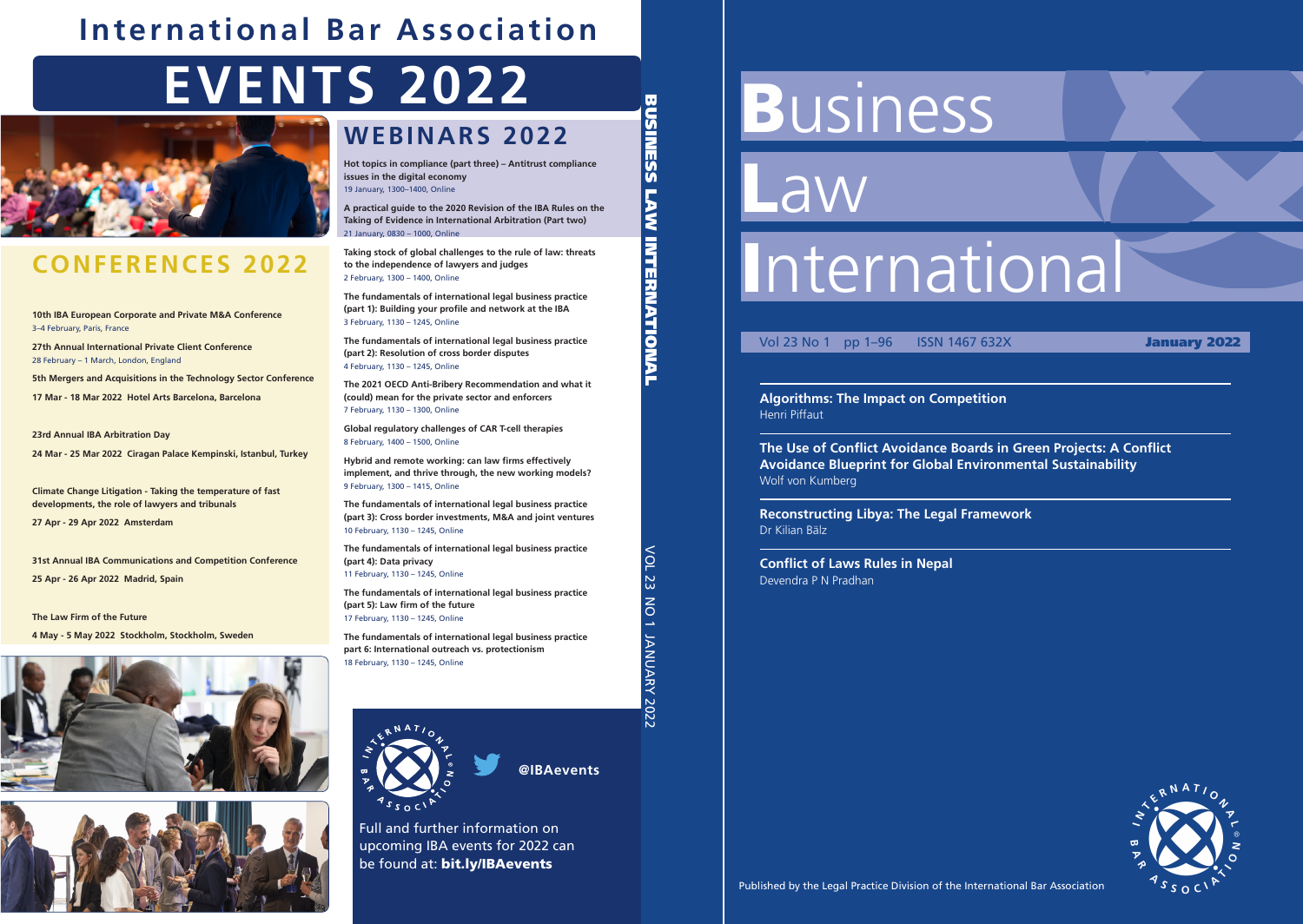# Business Law International

*Business Law International* is a journal of the International Bar Association Legal Practice Division. It is published three times a year.

#### **Founding Editor**

J William Rowley QC, 20 Essex Street, London, UK

**Editor** Jennifer Wheater, Debevoise & Plimpton, London, UK

**Deputy Editor** Peter Alexiadis, Visiting Professor, King's College London, UK

#### **Editorial Board**

Jaime Carey, Carey, Santiago, Chile Gwendoline Godfrey, Crawley, UK

#### **Editorial**

Director of Content: James Lewis Managing Editor: Simon Fuller Typesetter/Artworker: Will Fox

Contributions to *Business Law International* are welcome, and should be sent to the International Bar Association at **editor@int-bar.org**.

Guidelines for authors interested in submitting articles are available from **editor@int-bar.org**.

#### **Review Books**

Books for review should be sent to Simon Fuller at the IBA address.

#### **Advertising**

Head of Advertising and Sponsorship: Andrew Webster-Dunn For details of advertisement and insertion rates please contact the International Bar Association at **andrew.webster-dunn@int-bar.org**.

#### **Subscriptions**

Free to members of the Legal Practice Division. Annual subscription for non-members, including index: 2022 prices:

£260 for full year, online only; £97 single issue, online only.

Please order from the International Bar Association at **editor@int-bar.org**.

#### **Change of Address**

Argentina

Please inform the International Bar Association at: **member@int-bar.org**.

Osvaldo Marzorati, Allende & Brea, Buenos Aires,

William Johnston, Byrne Wallace, Dublin, Ireland Wayne McArdle, Gibson Dunn & Crutcher, London, UK Meg Strickler, Conaway & Strickler, Atlanta, US Melissa Stock, Normanton Chambers, London, UK

#### **International Bar Association**

Hans Witteveen, Stibbe, London, UK Jerry K C Koh, Allen & Gledhill, Singapore Tom Fagernäs, Krogerus, Helsinki, Finland Philip Wood QC, London, UK

5 Chancery Lane, London WC2A 1LG, United Kingdom Tel: +44 (0)20 7842 0090 Fax: +44 (0)20 7842 0091 **editor@int-bar.org www.ibanet.org**

#### **Postal Information**

This journal is published three times a year. Postmaster: send corrections to:

#### **member@int-bar.org**

#### © IBA Legal Practice Division 2022

All rights reserved. No part of this publication may be reproduced or transmitted in any form or any means, or stored in any retrieval system of any nature without the prior written permission of the copyright holder. Application for permission should be made to the Director of Content at the IBA address.

The views expressed in this journal are those of the contributors, and not necessarily those of the International Bar Association. Printed by Pensord.



#### **Articles appearing in this journal are indexed in:**

- Cabell's Directory of Publishing H W Wilson's Index to Legal Periodicals Summon Serials Solutions Opportunities in Management • International Bibliography of • HeinOnline • United Sciences (IBSS)
	-
- 
- $\bullet$  Westlaw Legal Journals Index
- 
-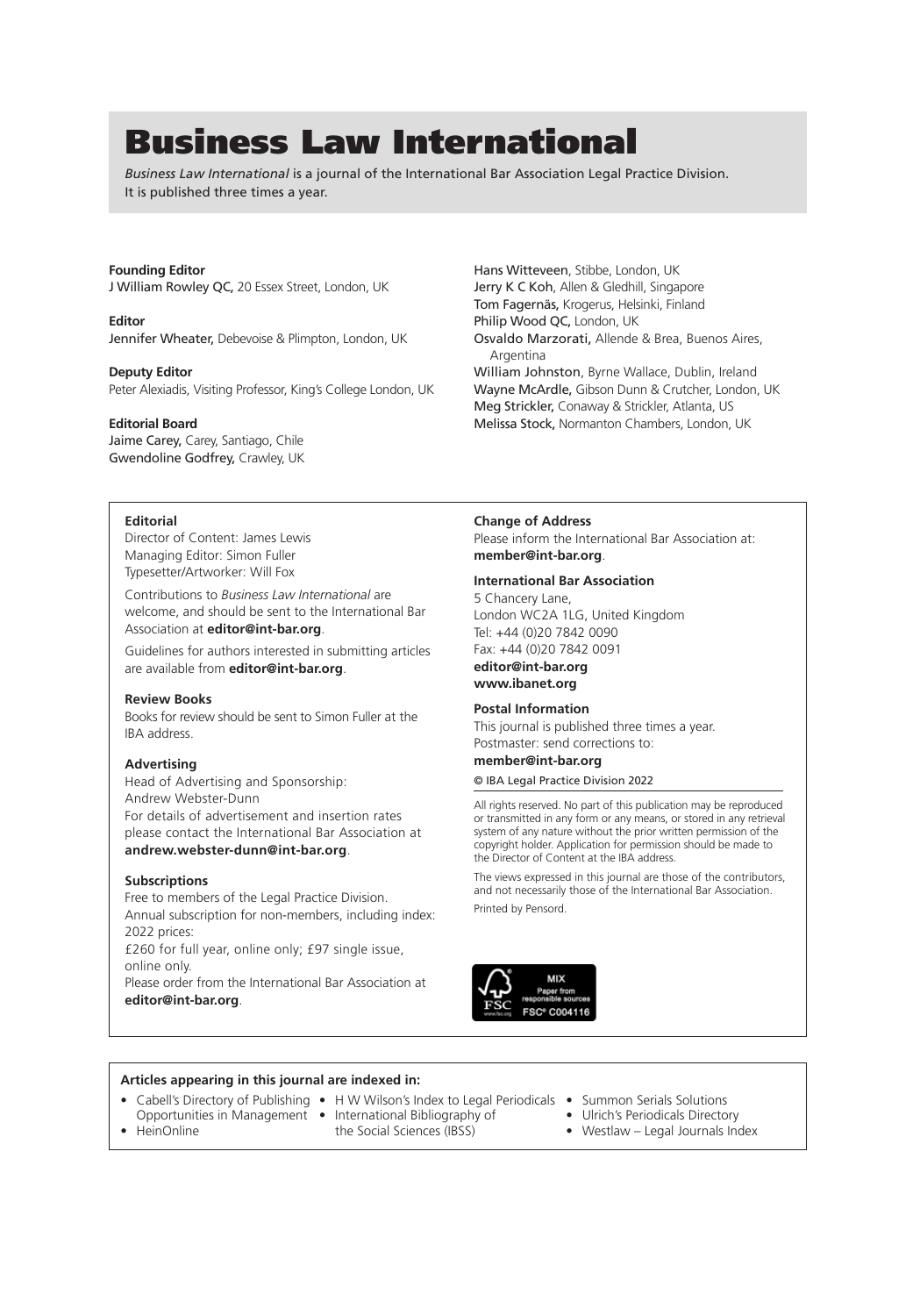

Business Law International

Vol 23 No 1 pp 1–96 January 2022 ISSN 1467 632X

# **CONTENTS**

| <b>BLI Speedread</b>                                                                                                                                                   | 1  |
|------------------------------------------------------------------------------------------------------------------------------------------------------------------------|----|
| <b>Algorithms: The Impact on Competition</b><br>Henri Piffaut                                                                                                          | 5  |
| The Use of Conflict Avoidance Boards in Green Projects:<br><b>A Conflict Avoidance Blueprint for Global</b><br><b>Environmental Sustainability</b><br>Wolf von Kumberg | 45 |
| <b>Reconstructing Libya: The Legal Framework</b><br>Dr Kilian Bälz                                                                                                     | 59 |
| <b>Conflict of Laws Rules in Nepal</b><br>Devendra P N Pradhan                                                                                                         | 71 |
| Index                                                                                                                                                                  | 95 |
|                                                                                                                                                                        |    |
|                                                                                                                                                                        |    |
|                                                                                                                                                                        |    |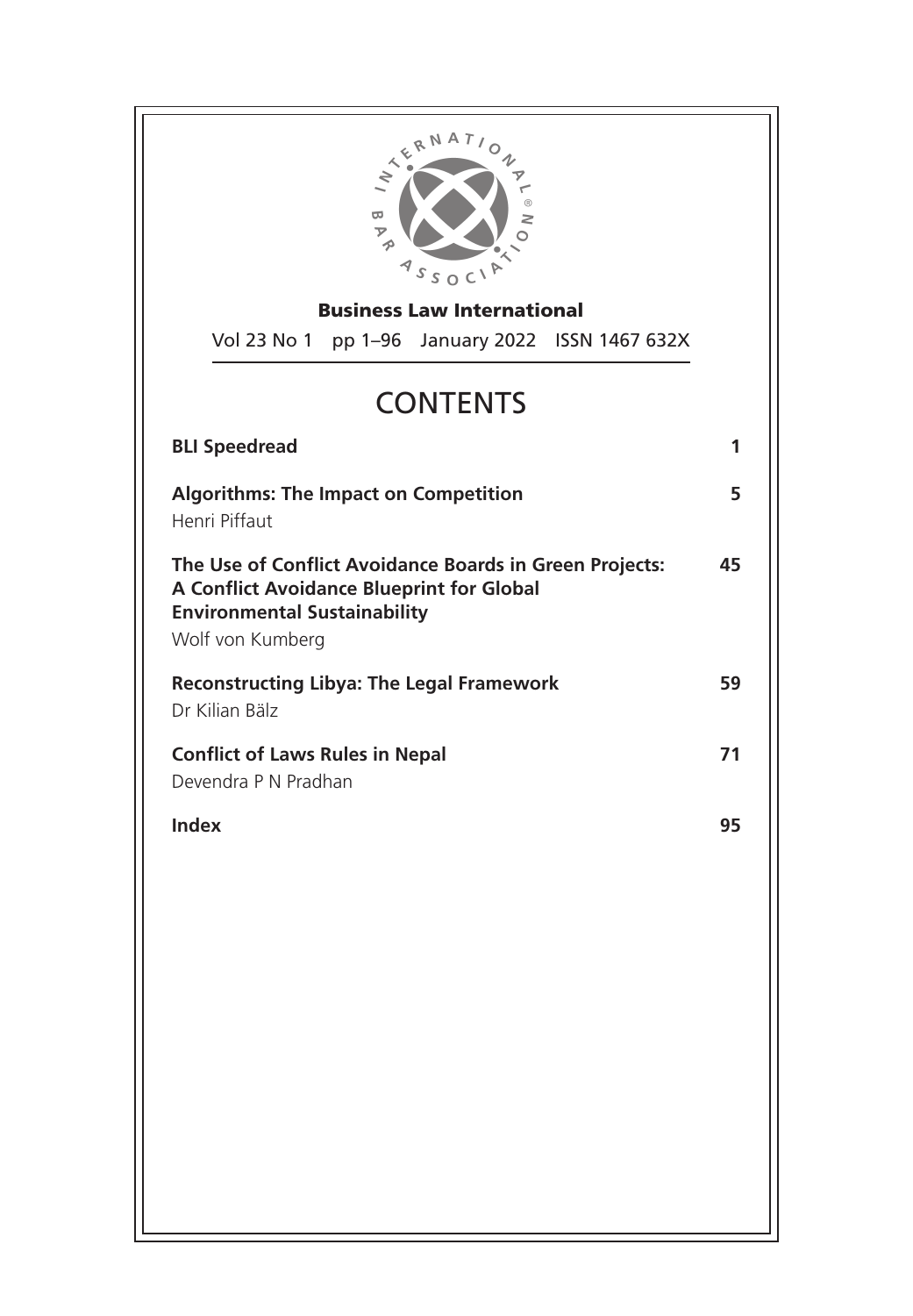# Conflict of Laws Rules in Nepal

# Devendra P N Pradhan

Nepal has adopted a new National Civil Code 2074 (2017 AD) (the 'Civil Code'), which came into effect on 17 August 2018. The Civil Code repealed the preceding Country Code, which had been in force for over five decades. The primary objective for introducing the Civil Code was to update and unify various civil laws into a single comprehensive, unified code, as well as to adopt and introduce the major principles of common law and private international law that are essential to govern the administration of justice in this modern era.

One of the major additions introduced by the Civil Code into the Nepali legal system is the concept of private international law, commonly known as the conflict of laws. The conflict of laws is often referred to as the 'jurisdiction-selecting technique' or 'jurisdiction-selecting rule'. It is a set of legal principles that provides guidance to courts on which country's laws should be applied in adjudicating a dispute among private parties involving diversity, that is, a dispute involving foreign elements. Conflict of laws is regarded as a complex legal topic in every jurisdiction. The rules relating to the conflict of laws are not always confined to the domestic laws of states. Sometimes they obtain their source from bilateral and multilateral treaties concluded by states in the international domain, and thus are also treated as a source of international law.

Prior to the enactment of the Civil Code, the Nepali legal system had remained in complete isolation in the matter of conflict of laws as neither was there a set of conflict of laws rules nor had Nepali courts ever attempted to apply conflict of laws rules. Now this issue has been addressed by the Civil Code by incorporating rules of private international law.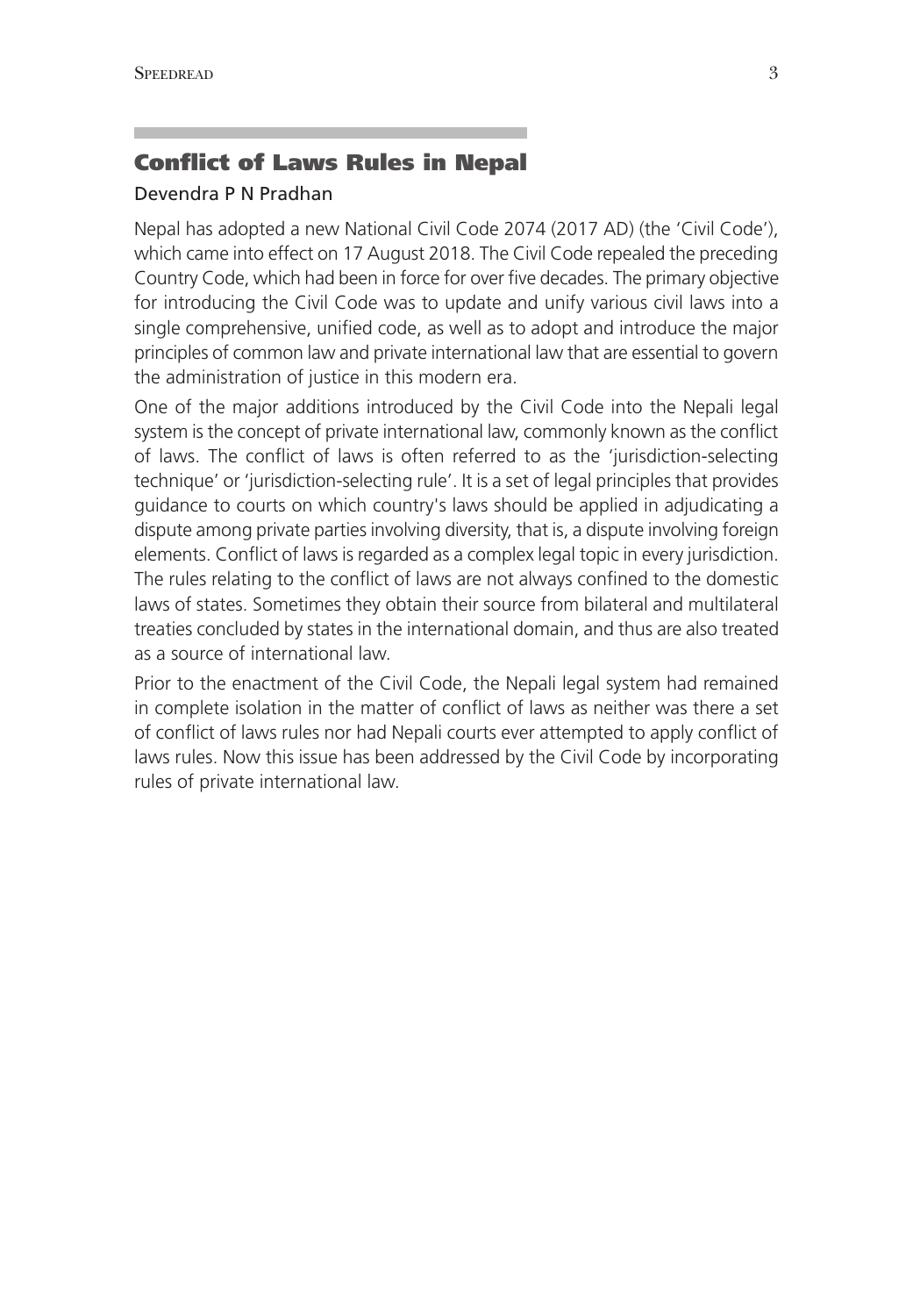# Conflict of Laws Rules in Nepal

Devendra P N Pradhan\*

#### **Background and introduction**

Nepal has adopted a new National Civil Code 2074 (2017 AD) (Muluki Dewani Samhita)(the 'Civil Code'), which came into effect on Bhadra 1, 2075 (17 August 2018). The Civil Code repealed the preceding Country Code (Muluki Ain), which had been in force for over five decades. The primary objective for introducing the Civil Code was to update and unify various civil laws into a single comprehensive, unified code, as well as to adopt and introduce the major principles of common law and private international law that are essential to govern the administration of justice in this modern era.

One of the major additions introduced by the Civil Code into the Nepali legal system is the concept of private international law, commonly known as the conflict of laws. The conflict of laws is often referred to as the 'jurisdiction-selecting technique' or 'jurisdiction-selecting rule'.<sup>1</sup> It is a set of legal principles that provides guidance to courts on which country's laws should be applied in adjudicating a dispute among private parties involving diversity, that is, a dispute involving foreign elements. Conflict of laws is regarded as a complex legal topic in every jurisdiction. The rules relating to the conflict of laws are not always confined to the domestic laws of states. Sometimes they obtain their source from bilateral and multilateral treaties concluded by states in the international domain, and thus are also treated as a source of international law.

A bilateral treaty concluded between two states or a multilateral treaty concluded among several states creating rights of, as well as imposing

Senior Advocate, Nepal; Attorney at Law, New York and District of Columbia, US. Managing Partner, Pradhan & Associates, Kathmandu, Nepal.

<sup>1</sup> David F Cavers, 'A Critique of the Choice-of-Law Problem' (1933) 47 Harvard Law Review 173−208.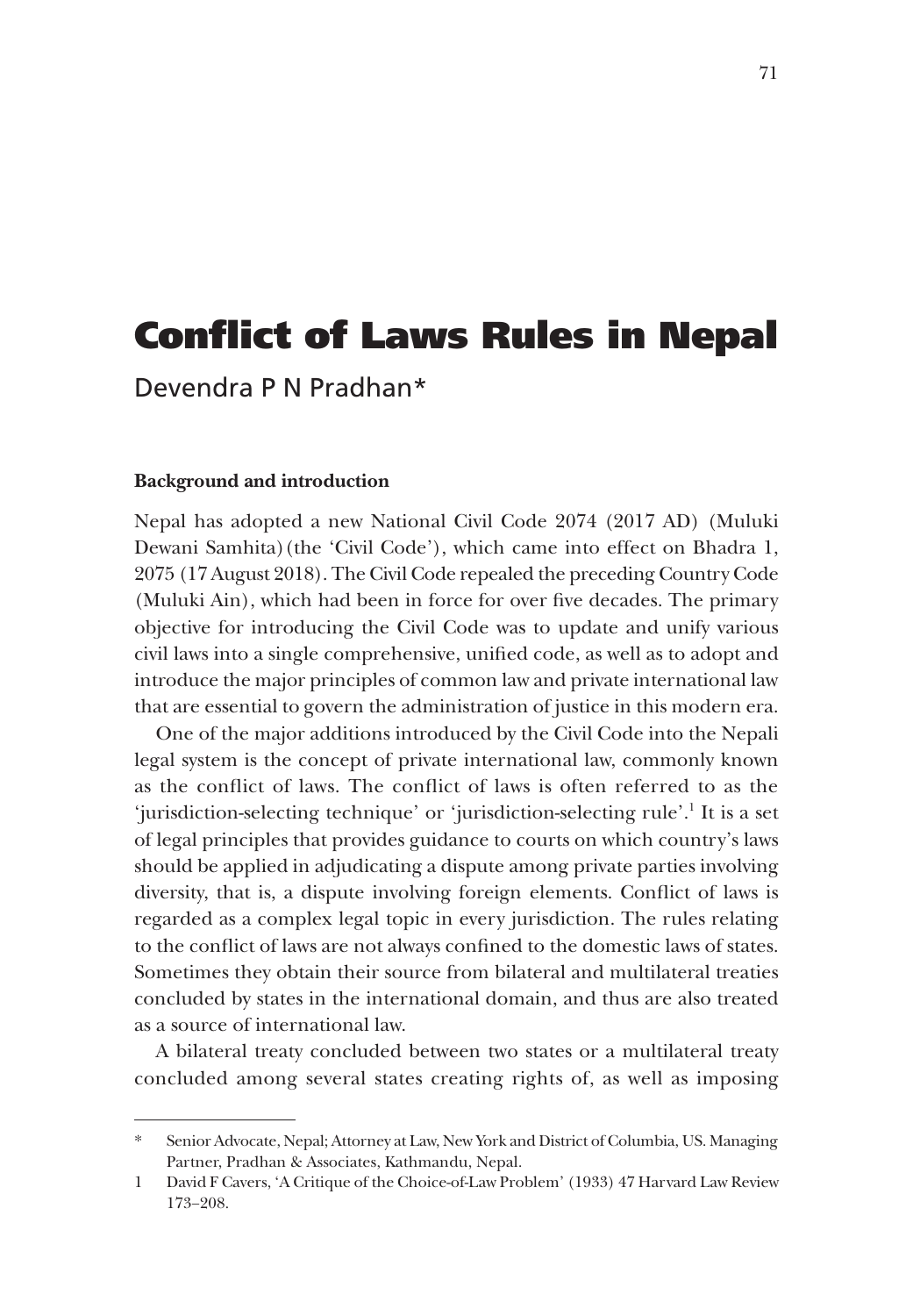obligations upon, peoples of those contracting states is a legally binding instrument upon the contracting states and is regarded as a primary source of international law. Such a treaty becomes the subject matter of private international law and people of contracting states are entitled to enforce their rights through the domestic courts in contrast to some other types of treaties, which protect rights of states and also must be availed only by states in international forum under the rules of public international law. Some major examples of treaties governed by the rules of private international law are:

- Convention for the Unification of Certain Rules Relating to International Carriage by Air signed at Warsaw on 12 October 1929 (the 'Warsaw Convention') and its Protocols;
- Convention for the Unification of Certain Rules for International Carriage by Air, done at Montreal on 28 May 1999 (the 'Montreal Convention');
- Athens Convention relating to the Carriage of Passengers and their Luggage by Sea 1974 (the 'Athens Convention');
- Convention on Limitation of Liability for Maritime Claims 1976 (the 'LLMC Convention');
- International Convention for the Unification of Certain Rules of Law Relating to Bills of Lading 1924 ('The Hague Rules');
- Treaty of Rome 1957 to govern carriage of goods by railway;
- International Convention concerning the carriage of passengers and luggage by rail (the 'CIV') 1961 and its Protocols;
- Convention on the Contract for the International Carriage of Goods by Road (the 'CMR') 1956 and its Protocols;
- Berne Convention for the Protection of Literary and Artistic Works (the 'Berne Convention');
- Convention on the Recognition and Enforcement of Foreign Arbitration Awards (the 'New York Convention'); and
- Paris Convention for the Protection of Industrial Property (the 'Paris Convention').

Although these conventions are primarily created from the juxtaposition of private international law, they also reflect characteristics of public international law, as the rights and obligations of contracting states are also attached in enforcing these treaties.

Prior to the enactment of the Civil Code, the Nepali legal system had remained in complete isolation in the matter of conflict of laws, as neither was there a set of conflict of laws rules nor had Nepali courts ever attempted to apply conflict of laws rules. Now this issue has been addressed by the Civil Code by incorporating rules of private international law.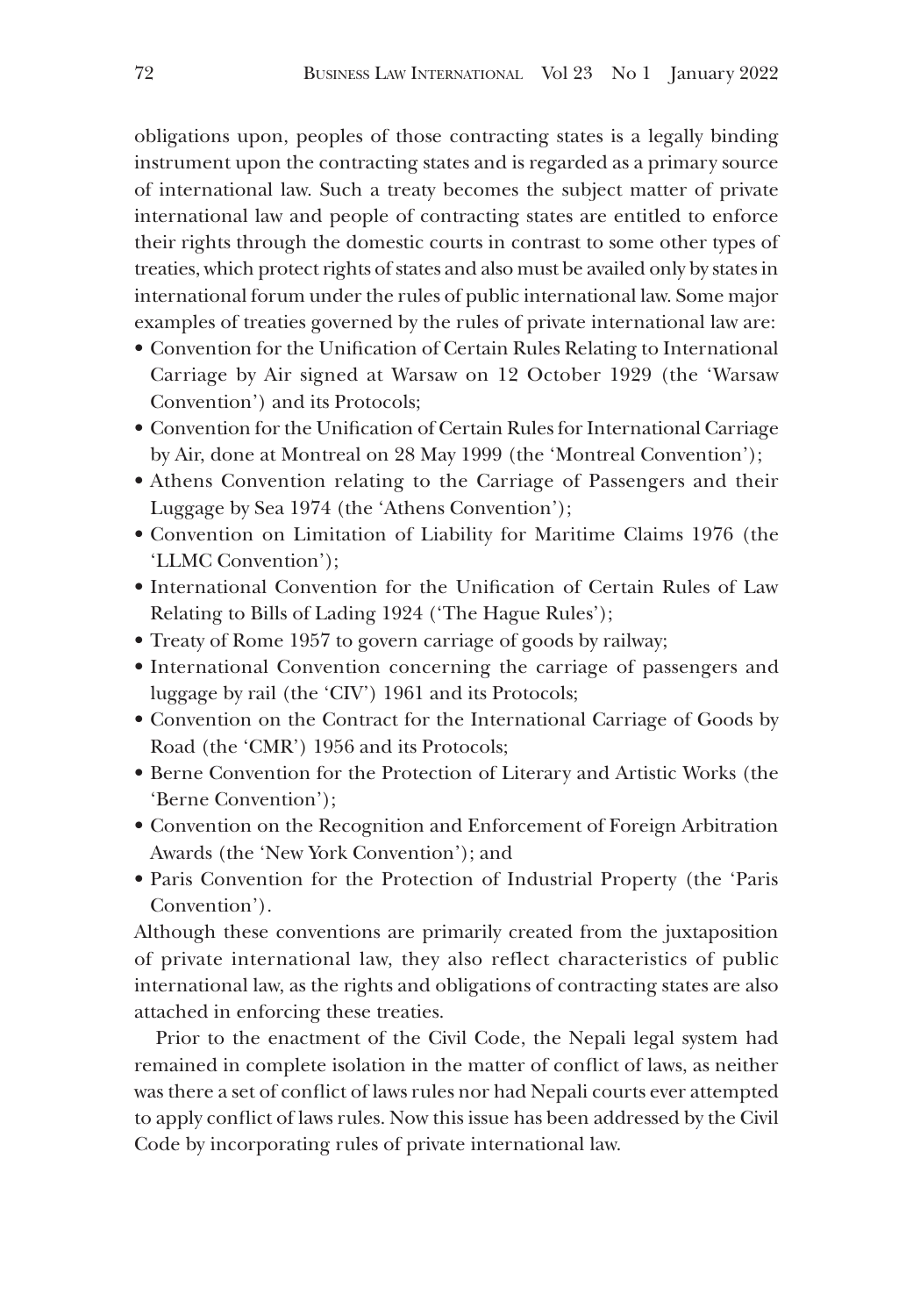# **Scope and applicability**

#### *General application*

Rules on conflict of laws, under the Civil Code, are applicable where a legal relationship between private parties triggers the connection of a 'foreign element'. Such a foreign element may either be in the form of a foreign party, a foreign object or asset, or an act carried out in a foreign jurisdiction.<sup>2</sup> The presence of a foreign element is essential to attracting the rules of Nepali conflict of laws. Generally, the rules of Nepali conflict of laws apply primarily in one of the following situations:

- where at least one party to a dispute is a foreign national or a foreign entity;
- where the subject matter relates to a foreign object;
- where a dispute relates to asset/property situated outside Nepal; and
- matters relating to a contract executed outside Nepal.

A private relationship among two or more parties, whether legal or contractual, to which at least one party is a foreign national or a foreign entity will trigger the application of Nepali conflict of laws rules. The presence of a foreign national or a foreign entity may exist in the form of one of the following:<sup>3</sup>

- a party to a contract or to a non-contractual matter that creates rights and obligations;
- an interested party to the asset/property situated outside Nepal; and
- a party to a matter relating to matrimonial, paternity/maternity, other family relationship, inheritance or to other matters celebrated/effectuated outside Nepal.

The Nepali conflict of laws rules adopt different approaches in their applicability compared to the English conflict of laws rules. In the English rules, a party must demonstrate that the application of the foreign law advantages at least one of the parties in order to establish a case of conflict of laws. Further, foreign law is treated as a question of fact and, like any other fact, it must be proved by producing evidence, that is, the English text of a foreign law, witnesses or expert witnesses and so on otherwise, English courts will apply the English law by default. $4$  By contrast, the Nepali conflict of laws rules will apply instantly once the presence of the foreign element is established, notwithstanding whether the application of the foreign law has no advantage to either party. Further, unlike the English rules, foreign law is not merely

<sup>2</sup> Civil Code, s 692(1) provides: 'The provisions [relating to private international law] shall apply to any matter relating to private legal relationship involving a foreigner, foreign object or any act done in a foreign country'.

<sup>3</sup> *Ibid* s 692(2).

<sup>4</sup> *Macmillan Inc v Bishopgate Investment Trust Plc (No 40)* [1999] CLC 417.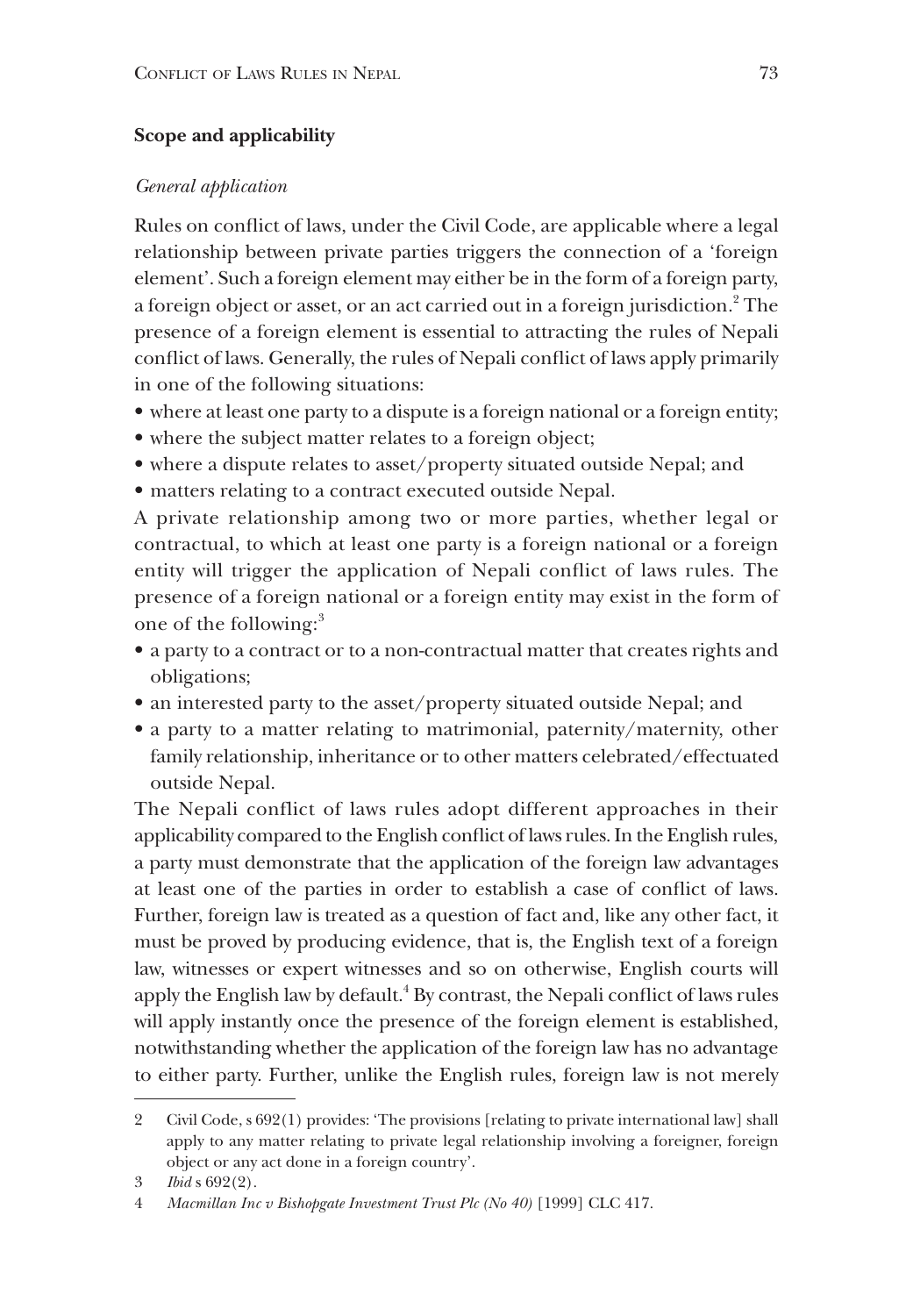treated as a question of fact, which, if not proved by evidence, can be ignored completely. Nonetheless, there is a lack of clarity on how a foreign law should be interpreted by Nepali courts where the English conflict of laws rules allow English courts to interpret a foreign law in accordance with English rules.

# *Special application*

There are no standard sets of rules of conflict of laws that can be applied uniformly. Conflict of laws rules may vary from country to country, as well as from legal system to legal system. Notably, each country may have its own sets of rules of conflict of laws to deal with a specific topic. The set of conflict of laws rules applied by one state may have an opposite in the rules applied by another state; nonetheless, conflicting approaches taken by both states are equally valid within their national domain. In matters formulated by treaties, uniformity in the interpretation of provisions of and application thereof among member states can be expected, despite the fact that each member state adopts a different legal system and has its own sets of conflict of laws rules within its national domain.

Nepal is no exception to this idea. Conflict of laws rules shall not apply in matters involving a foreign element other than the three scenarios stated above, for which other specific laws in force adequately provide a remedy. In that case, the dispute will be determined by applying the specific law instead of the conflict of laws rules.

## *Treaty exclusivity*

Like any other country, Nepali conflict of laws rules adopt the concept of treaty exclusivity. The domestic law of Nepal governing treaties – the Nepal Treaty Act 2047 (1990) – adopts the Monist theory in recognising treaties. As such, provisions prescribed in a treaty to which Nepal is a party shall prevail over domestic laws in case of conflict between the provisions of a treaty and domestic law.<sup>5</sup> The Civil Code further safeguards the concept of treaty exclusivity and provides that where a treaty to which Nepal is a party provides separate provisions in a matter, then that matter shall be regulated under the treaty and the conflict of laws rules shall not be applied in that matter.<sup>6</sup> The United States adopts a similar concept and the US Constitution recognises treaties as the supreme law of the land.<sup>7</sup> This is mainly because the rules of

<sup>5</sup> Nepal Treaty Act 2047 (1990 AD), s 9(1).

<sup>6</sup> Civil Code, s 720.

<sup>7</sup> US Constitution, Art VI provides: 'This Constitution, and the laws of the United States which shall be made in pursuance thereof; and all treaties made, or which shall be made, under the authority of the United States, shall be the supreme law of the land; and the judges in every State shall be bound thereby, anything in the Constitution or laws of any State to the contrary notwithstanding.'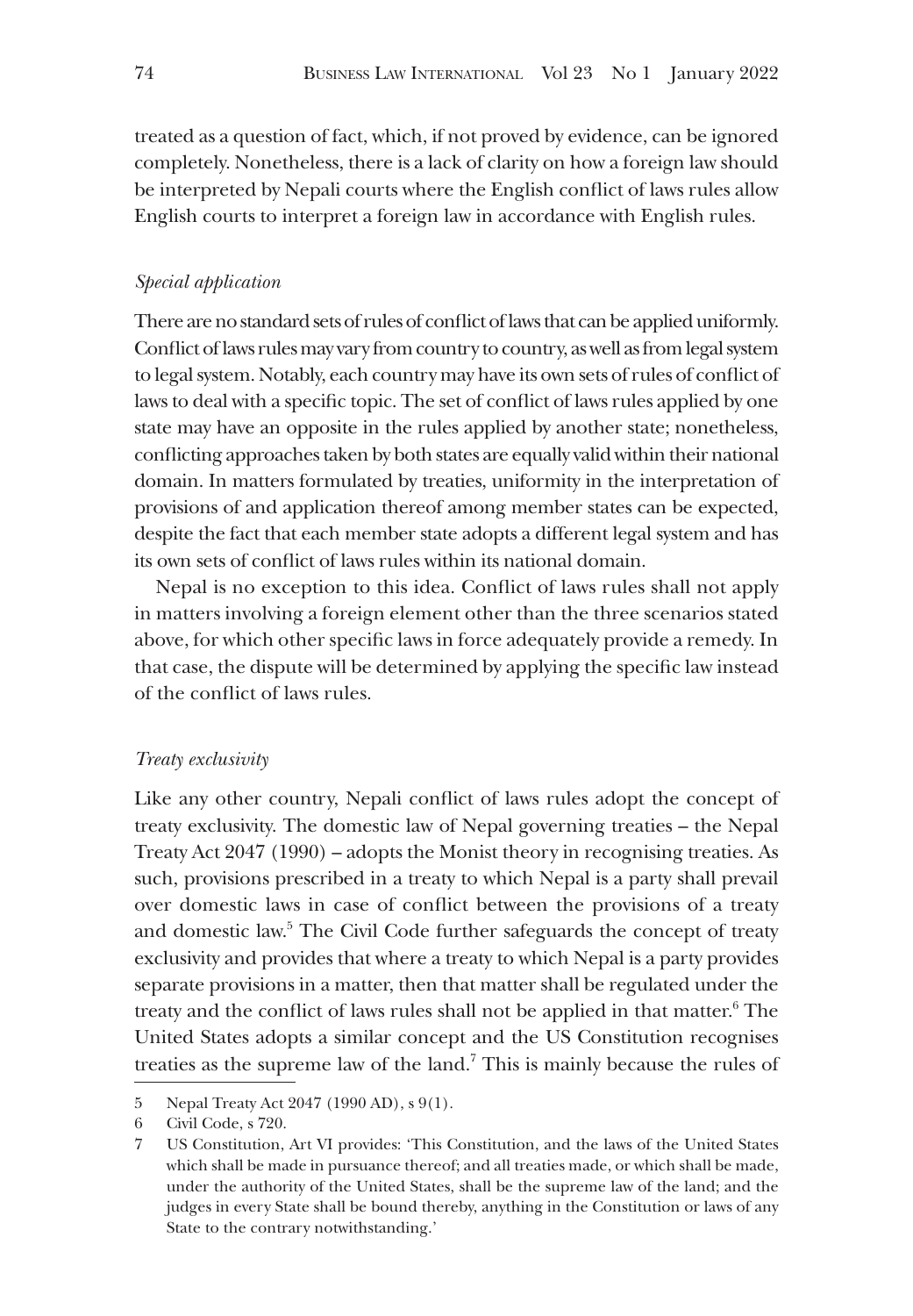private international law formulated by treaties are legally binding, therefore such treaties are regarded as a primary source of international law. As a result, matters dealt with by the treaty shall be determined exclusively under the provisions of the treaty. Therefore, a treaty must be interpreted and applied uniformly among the member states in order to avoid bewildering results and accordingly to achieve the goal of uniformity. Examples of uniform application of rules of private international law sought by treaties are the provisions of the Warsaw Convention, Montreal Convention, Paris Convention, New York Convention, Berne Copyright Convention and so on, to which Nepal is a party.

# **Jurisdiction of Nepali courts**

# *General and special jurisdiction*

The Nepali conflict of laws rules warrant certain disputes to be referred to the jurisdiction of the Nepali courts, which include, among others, disputes relating to property, contract and inheritance. The following disputes fall under the jurisdiction of the Nepali courts:<sup>8</sup>

| Property             | Disputes between foreign nationals or between foreign national(s) and Nepali<br>national(s) relating to property situated in Nepal                                                                                      |
|----------------------|-------------------------------------------------------------------------------------------------------------------------------------------------------------------------------------------------------------------------|
| Monetary transaction | Disputes relating to monetary transactions concluded in a foreign jurisdiction<br>between foreign national(s) and Nepali national(s) in which payment is sought to<br>be made in Nepal                                  |
| Contract             | Disputes arising out of a contract concluded in Nepal or sought to be performed in<br>Nepal between foreign nationals or between foreign national(s) and Nepali national(s)                                             |
| Inheritance          | Disputes relating to inheritance of foreign national(s) who resided in Nepal at the<br>time of his/her death and owed property in Nepal                                                                                 |
| Tort                 | Torts committed outside Nepal wherein both counterparties are either Nepali<br>citizens or foreign nationals having habitual residence in Nepal                                                                         |
| Unjust enrichment    | Disputes relating to unjust enrichment that occurred outside Nepal where both<br>counterparties are either Nepali citizens or foreign nationals having habitual<br>residence in Nepal                                   |
| Quasi-contract       | Disputes relating to quasi-contracts executed outside Nepal to which both<br>counterparties are either Nepali citizens or foreign nationals having habitual<br>residence in Nepal                                       |
| Resident defendant   | • Lawsuits against foreign national(s) who resides in Nepal<br>• Disputes between foreign nationals residing in Nepal or between foreign national(s)<br>and Nepali citizens, which are governed under the laws of Nepal |

The Nepali conflict of laws rules have incorporated a combination of different approaches adopted by various legal systems in prescribing the jurisdiction of the Nepali courts, which includes the concept of general and special jurisdiction based on the relationship between the person and the forum, that is, the residence of the defendant (defendant's forum), as well as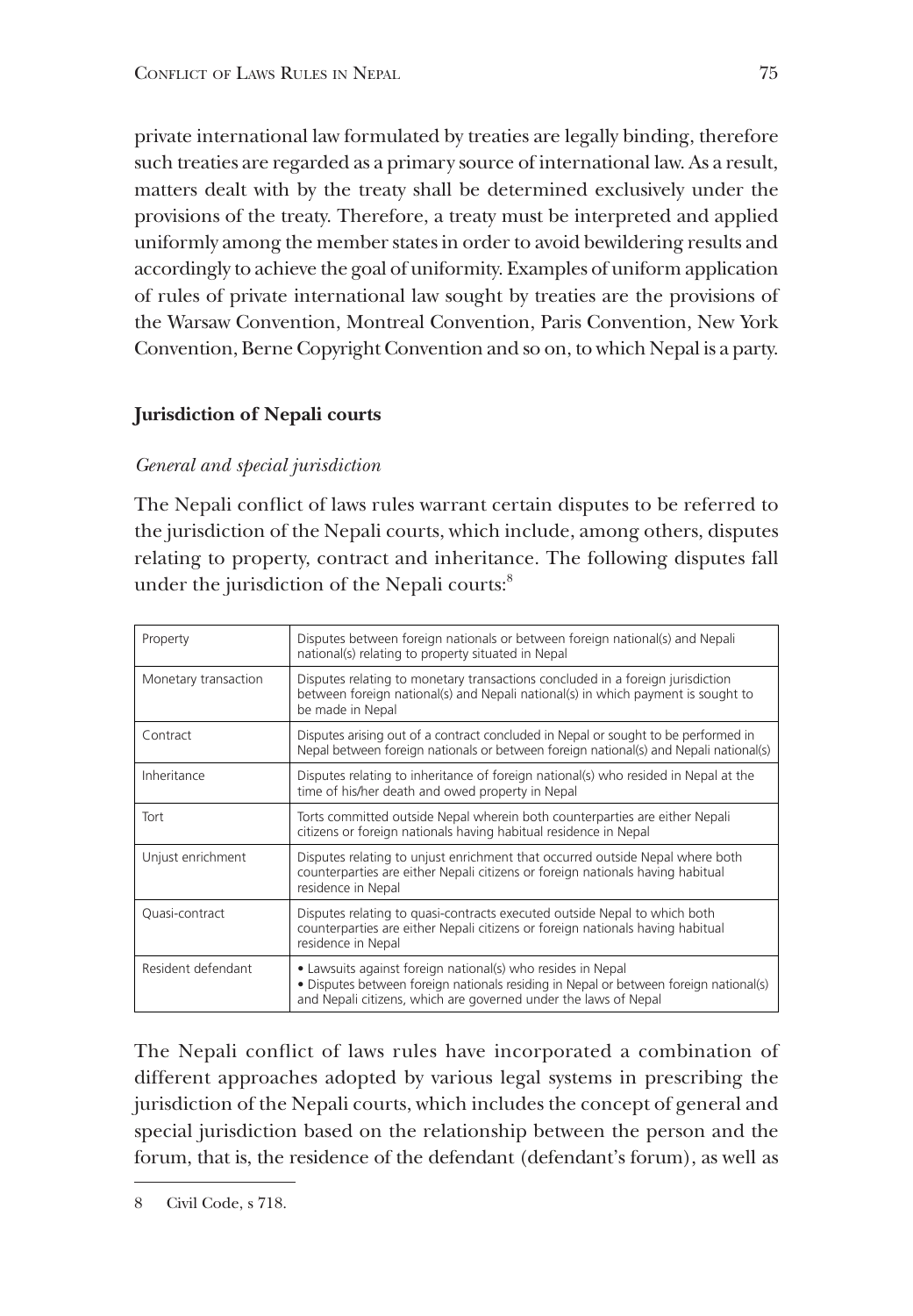the jurisdiction based on the dispute and the forum. For example, in disputes relating to inheritance and property, Nepali courts will have exclusive jurisdiction if the property is located within the territory of Nepal. This is the identical concept adopted by the Brussels I *bis* Regulation,<sup>9</sup> which is the predominant rule governing the European Union regime of jurisdiction among its member states.

Likewise, Nepali courts will have special jurisdiction if the place of performance is chosen to be Nepal, which is the identical to the Brussels I  $bis$  Regulation<sup>10</sup> provision. Similarly, Nepali courts will assume jurisdiction based on habitual residence of the parties in disputes relating to torts committed outside Nepal, unjust enrichment, quasi contracts and so on. Again, this is based on the concept of 'general jurisdiction' under the Brussels I *bis* Regulation,<sup>11</sup> which requires the showing of a 'strong' connection' of the defendant with the chosen jurisdiction or a 'substantial connection' under the English law with the United Kingdom for which the minimum requirement of residency test is residence in the UK for a period of three months or more<sup>12</sup>. As long as this minimum requirement is met, the requirement of 'substantial connection' is presumed to be fulfilled. In the Nepali context, except for tax laws, under which an assumption is that a person is deemed to be a 'resident' of Nepal if he/she resides 183 or more days in Nepal in a year, no other law defines the term 'habitual residence' or adopts the concept of 'substantial connection' or 'strong connection'. This is indeed one of the challenging issues for Nepali courts to ascertain in the conflict of laws area.

#### *Choice of court agreement not enforceable*

While the Civil Code has properly addressed the concern of choice of law clause, as well as conflict of laws rules, its major flaw is that it failed to incorporate the rules relating to the choice of court agreements, as well as the enforcement of foreign judgments in Nepal. Nepal is neither a party to the Hague Convention on Choice of Court Agreement nor any other bilateral agreement, nor does its procedural law provide provisions for the enforcement of foreign judgments in Nepal, with the exception of judgments of divorce.

Nepal hasn't enacted domestic procedural laws like those of the UK, such as the Foreign Judgments (Reciprocal Enforcement) Act 1933, which provides

<sup>9</sup> Brussels I *bis* Regulation, Arts 8(4) and 24.

<sup>10</sup> *Ibid* Art 7(1)(b).

<sup>11</sup> *Ibid* Art 4(1).

<sup>12</sup> Civil Jurisdiction and Judgments Order 2001 (SI 2001/3929), Sch 1, para 9(6).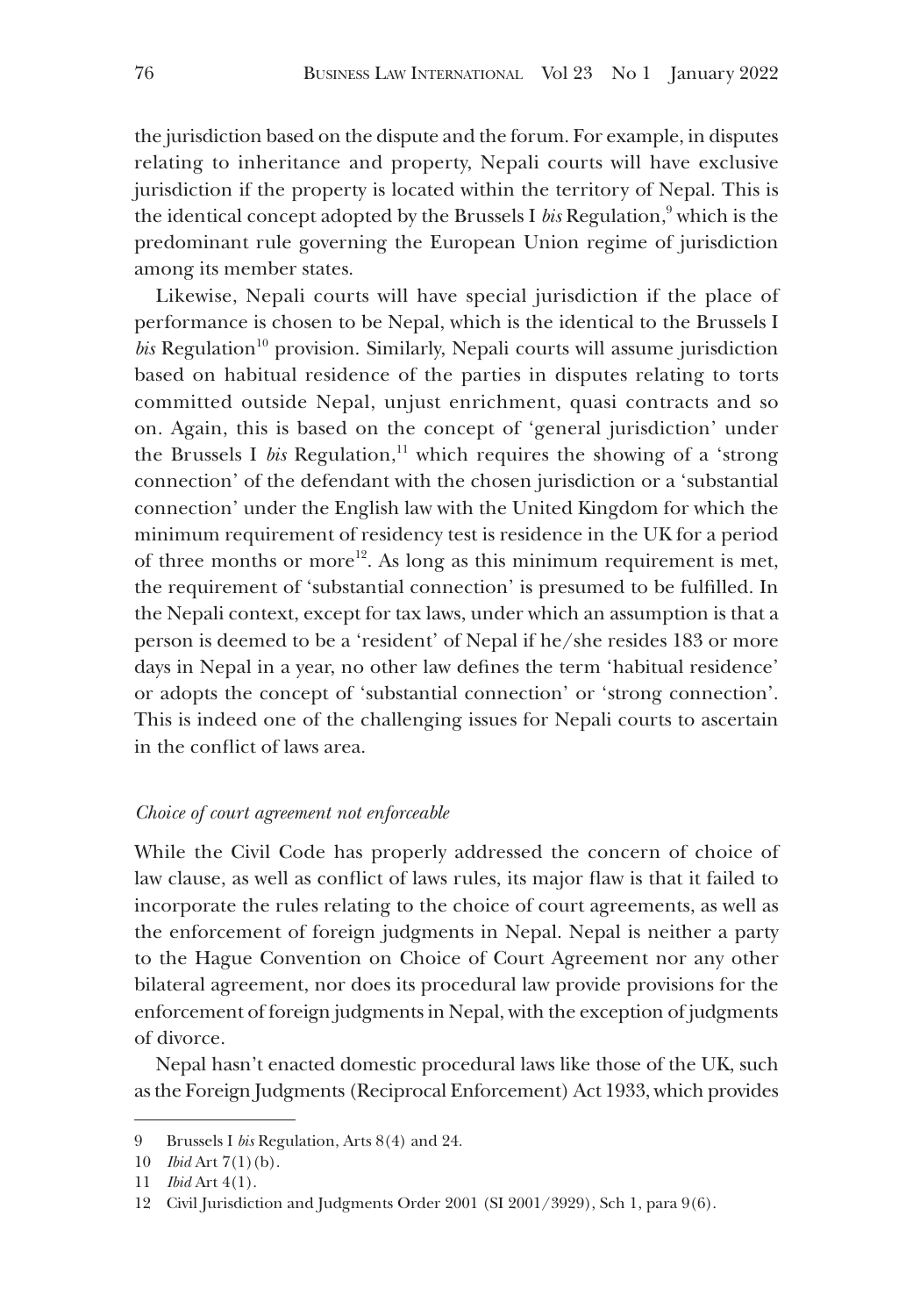for the enforcement of foreign judgments in the UK from certain territories<sup>13</sup> or the Civil Procedure Rules, which provide for the enforcement of foreign judgments under common law as a summary judgment for recovery of debt.<sup>14</sup> Similar provisions can be found in the procedural rules of other jurisdictions, in particular, in common law counties. In the US, the enforcement of foreign judgments primarily falls within the jurisdiction of states, which is governed under state laws and common laws. State laws in this area are generally derived from two model acts, namely, the Uniform Foreign Money Judgments Recognition Act 1962 and Uniform Foreign-Country Money Judgments Recognition Act 2005. For example, New York has enacted the Civil Practice Law and Rules, which provide full faith and credit to a foreign judgment relating to debt, and thus enforces it in the same manner as a judgment of its courts.15 States without a statue for enforcement of foreign judgments still enforce foreign judgments under common law. Although Nepali laws do not bar parties from selecting choice-of-court agreements through a contract agreeing the jurisdiction of foreign courts to a dispute in a civil and commercial matter, notwithstanding, in reality, except for a judgment of divorce, a foreign judgment is not enforceable in Nepal.

#### *Ancillary jurisdiction*

The disputes mentioned above are not intended to be an exhaustive list of disputes that fall under the jurisdiction of the Nepali courts. In certain situations, a court may determine a jurisdictional issue on case-by-case basis. Likewise, in the course of adjudicating a primary dispute, which falls under the jurisdiction of a Nepali court, if the court is also required to adjudicate other ancillary issues associated with the primary issue, then the court in such situation may also adjudicate those ancillary issues, although the Nepali conflict of laws rules do not specifically provide jurisdiction to a Nepali court to adjudicate those ancillary issues, though such ancillary issues have not been identified in the rules.<sup>16</sup>

This appears to be opposite to the philosophy of the EU regime as adopted in the Brussels I *bis* Regulation of granting provisional and protective measures to aid foreign proceedings<sup>17</sup> despite a court lacks jurisdiction to hear on the merits of the case, which is consistent with the English concept of granting protective measures, such as a *Mareva* injunction, freezing order, and so on.

<sup>13</sup> Foreign Judgments (Reciprocal Enforcement) Act 1933, s 7.

<sup>14</sup> Civil Procedure Rules (SI 1998/3132), Pt 24.

<sup>15</sup> [NY CPLR, s 5402.](https://law.justia.com/citations.html)

<sup>16</sup> Civil Code, s 719.

<sup>17</sup> Brussels I *bis* Regulation, Art 35.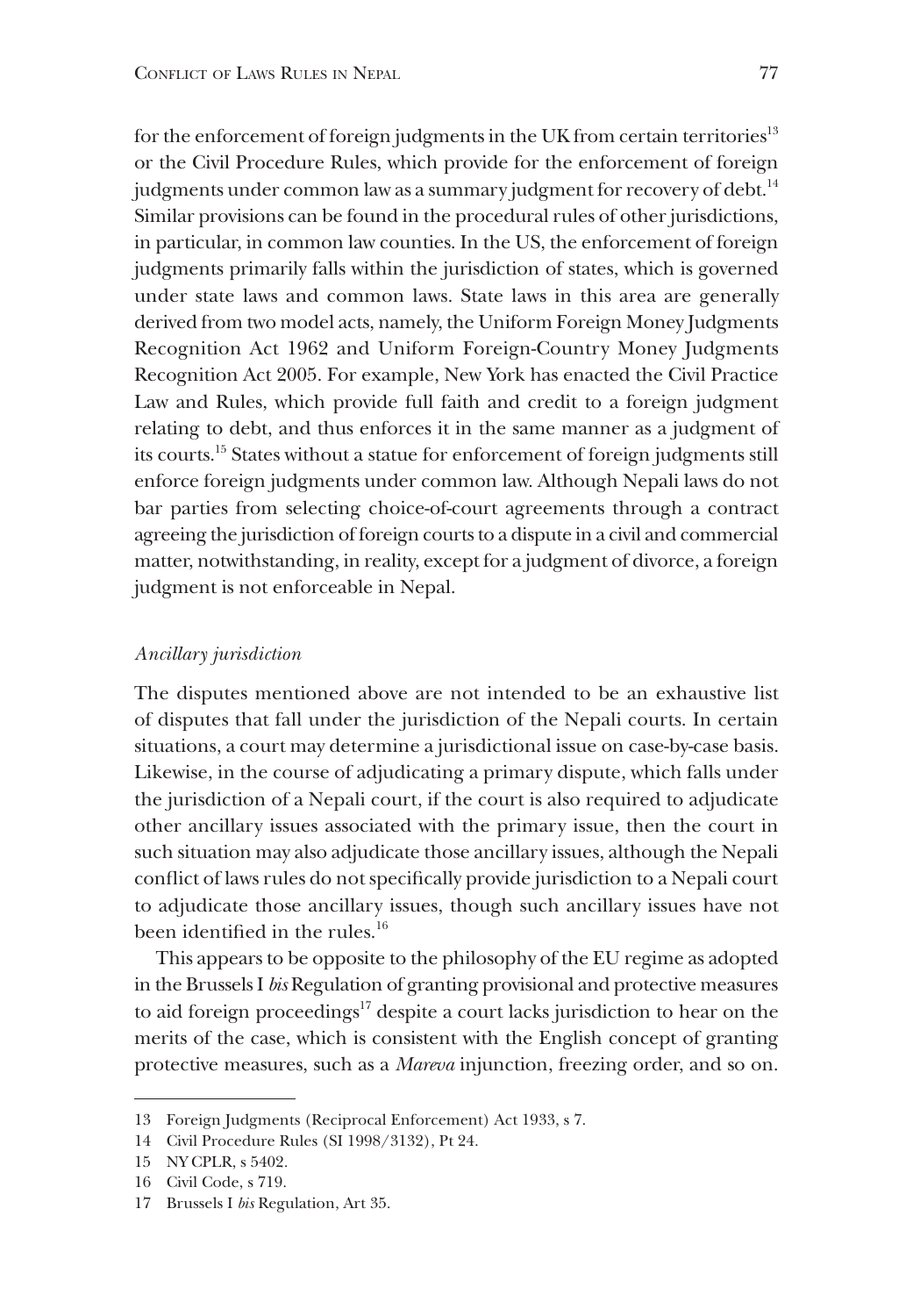Assuming jurisdiction in matters where Nepali courts lack jurisdiction may create an undesirable situation of concurrent jurisdiction and parallel proceedings in two or more countries in the same dispute resulting, on the one hand, a court of Nepal rendering a judgment assuming jurisdiction and, on the other hand, a court of another jurisdiction at the same time also assumes jurisdiction. If this happens, there may be multiple judgments from courts of two or more jurisdictions on the same subject matter dealing with them differently and, most probably, conflicting with each other.

## *Stay of proceeding at Nepali courts*

Undoubtedly, a multijurisdictional transaction produces complex legal issues attracting interest from various parties, as well as from various legal systems of multiple jurisdictions and thus must be handled with the utmost care and efficiency. Such a dispute will obviously attract the attention of the courts of multiple interested jurisdictions. It is quite a common practice for parties to a dispute to attempt to avail the jurisdiction of a court of a country according to their convenience and choice, which will inevitably attract the jurisdiction of courts of multiple countries to the same matter.

Fortunately, in the case of parallel proceedings, the Nepali conflict of laws rules adequately prescribe provisions for the stay of proceedings of Nepali courts, similar to the concept of *lis pendens* provided in the Brussels I *bis* Regulation,18 until such time as the courts of another jurisdiction finally dispose of the dispute. A court of Nepal may pass an order staying its proceeding until a foreign proceeding is finally disposed of, if it is convinced that:19

- a proceeding in a court of another jurisdiction relates to the same matter;
- a judgment to be rendered by a court of another jurisdiction will have a direct effect on the proceeding of the Nepali courts; and
- parties to a Nepali proceeding make a request to the court to stay its proceeding.

The Civil Code doesn't state in express term as provided in the Brussels I *bis* Regulation that a court other than the court first seized may decline jurisdiction if the court first seized assumes jurisdiction.<sup>20</sup> Nevertheless, it can be anticipated that the Nepali courts would decline to assume jurisdiction if the court first seized assumes jurisdiction in a dispute where parallel proceedings are commenced in multiple jurisdictions.

<sup>18</sup> Brussels I *bis* Regulation, Arts 29 and 30.

<sup>19</sup> Civil Code, s 717.

<sup>20</sup> Brussels I *bis* Regulation, Art 30.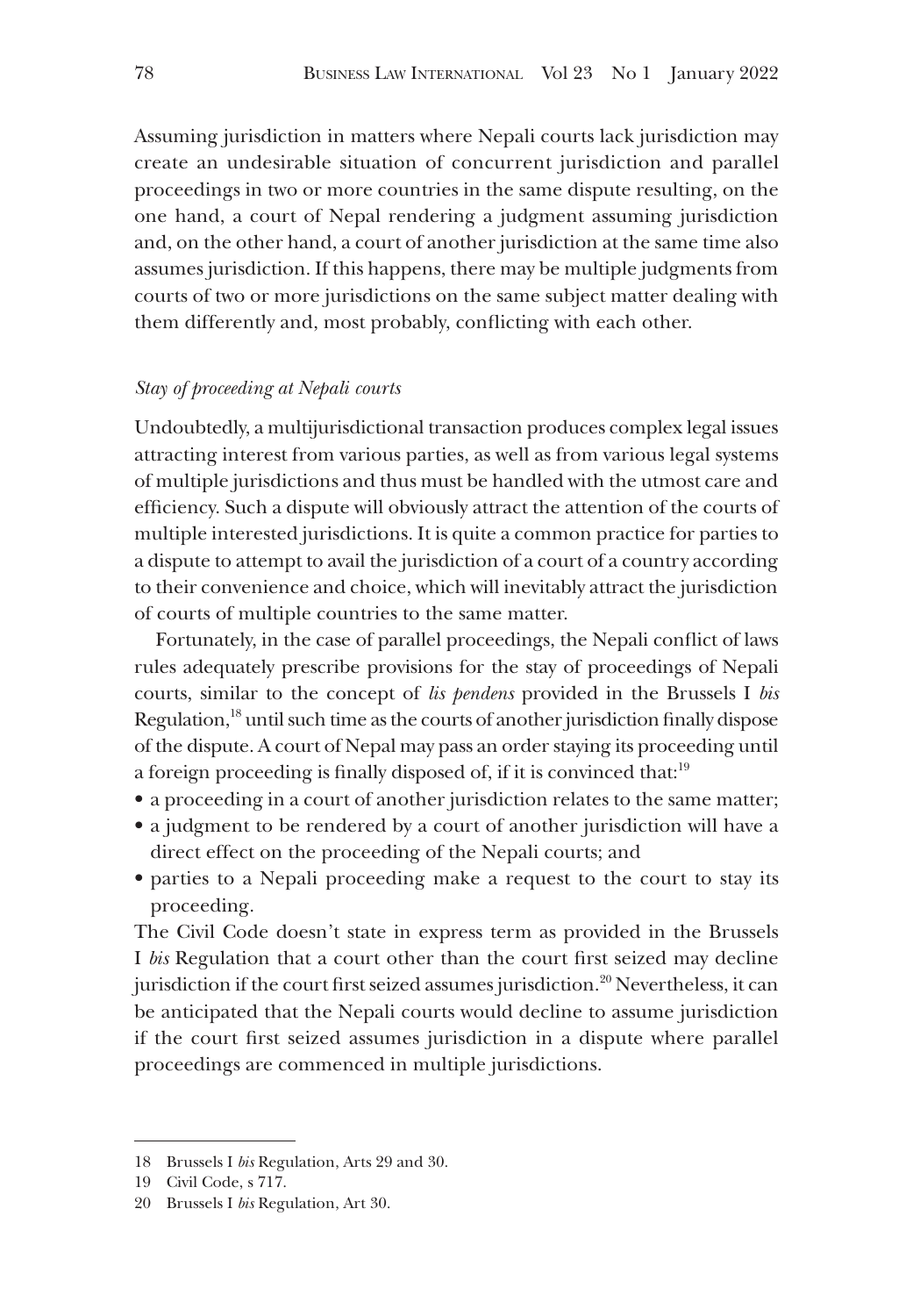# *Choice of more appropriate forum*

During a proceeding before a Nepali court, if parties realise that the courts of another competent jurisdiction would be ideal and appropriate for practical reasons to adjudicate that dispute and, accordingly, if they wish to avail the jurisdiction of the foreign courts to initiate a proceeding afresh, both parties must seek the consent of the Nepali court to terminate the proceeding in Nepal.<sup>21</sup> In selecting a more appropriate foreign forum, the Nepali conflict of laws rules adopt the similar concept of *forum non conveniens* − a concept that was invented by the Scottish courts, adopted by the English courts and widely used by the United States courts − instead of adopting the mandatory jurisdictional rules under the EU regime where except for *lis pendens* under the Brussels I *bis* Regulation<sup>22</sup> courts lack judicial discretion to accept a plea of *forum non conveniens*. Nonetheless, Nepali courts will have discretion over whether or not to grant consent to terminate the proceedings in Nepal. A Nepali court, before granting its consent, will first conduct an investigation into that issue and review the matter adopting a 'reasonable test' standard. No further guidance has been prescribed on how a judge should adopt a 'reasonable test' standard on this issue. It can be anticipated that while conducting a 'reasonable test' review, the Nepali courts will look into factors such as cost and delays in litigation, availability of witnesses, level of damage available in the foreign country and availability of fair hearing to claimant, in a similar way as the US and English courts examine these factors in *forum non conveniens* cases.

Once a Nepali court grants its consent, the proceedings will be terminated in Nepal with prejudice; consequently, neither can a subsequent proceeding on the same matter be permitted to be initiated before the Nepali courts in future nor can the proceeding that was terminated before be restored again.<sup>23</sup> Parties are permanently barred from instituting another proceeding in the Nepali courts in future in the same matter irrespective of the outcome from the courts of the foreign jurisdiction. The Nepali conflict of laws rules have adopted this approach in order to discourage forum shopping practices in multiple jurisdictions.

#### **Applicable rules**

The pivotal element of conflict of laws rules is to identify the most appropriate country whose laws should govern a dispute and then apply them to that dispute.

<sup>21</sup> Civil Code, s 716(1).

<sup>22</sup> See n 18 above.

<sup>23</sup> Civil Code, s 716(2).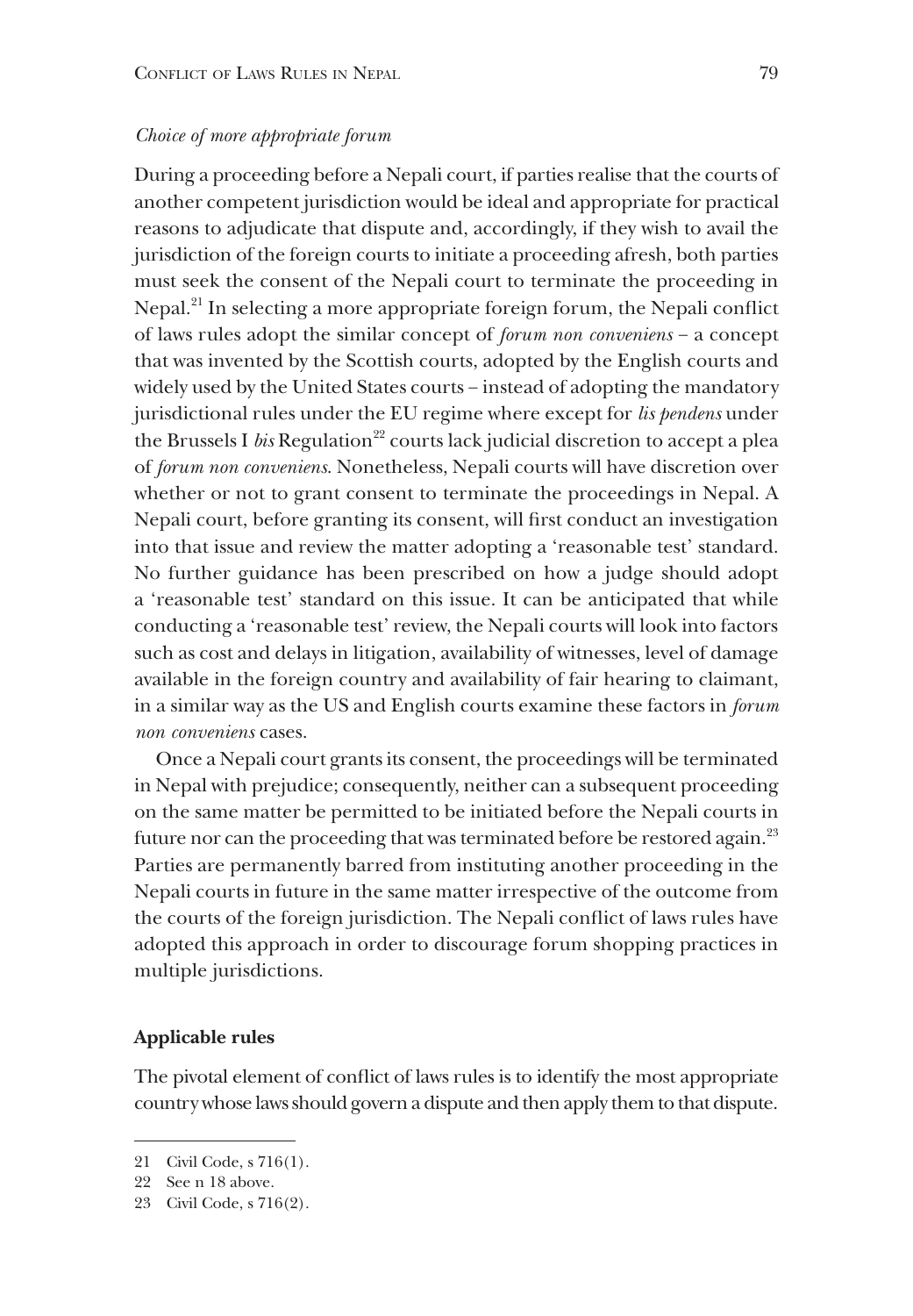This is obviously not an easy task in many cases. If all parties to a dispute belong to a single jurisdiction, then the selection of the applicable laws of that jurisdiction is quite straightforward and thus can be applied without issue. By contrast, if parties to a dispute are from different countries, then complexity may arise and conflict of laws rules of the various jurisdictions may need to be analysed. This makes the task of identifying the applicable laws of the most appropriate jurisdiction more complex. In doing so, a court may find a cascade of possibilities where it needs to identify the laws of the most appropriate country that has the closest connection to the dispute.

The Nepali conflict of laws rules adopt a mixed approach in identifying and applying the laws of the appropriate jurisdiction based on the subject matter of each dispute, which are as follows.

# *Property*

The Nepali conflict of laws rules adopt the generally accepted concept of *lex situs* (law of the place where the property is situated) to deal with questions relating to ownership or possession of property. A question relating to ownership or possession of both movable and immovable property will be determined under the laws of a jurisdiction where the property is actually situated.24 The concept of *lex situs* has been widely adopted in various legal systems, including the English conflict of laws in disputes relating to ownership and possession of movables and immovables with few exceptions. The conflict of laws rules of the US also adopt the concept of *lex situs* with respect to immovables and are generally regulated under the laws of the country where the immovable property is situated.<sup>25</sup> With respect to questions relating to inheritance/succession to property, the Nepali conflict of laws rules are different − as described below. Under the traditional view in common law jurisdictions, the law of the domicile of the owner will be applied to govern movables, whereas the law of the situs will be applied to govern immovables.

#### *Inheritance/succession*

The Nepali conflict of laws rules adopt a concept similar to the English conflict of laws relating to succession with regard to movables and immovables. Generally, a question relating to inheritance/succession to the movable property of a deceased person − whether they are a citizen of Nepal or a foreign country − shall be determined by applying the laws of

<sup>24</sup> *Ibid* s 707(1).

<sup>25</sup> Restatement (Second) Conflict of Laws, ss 236 and 239 (1971).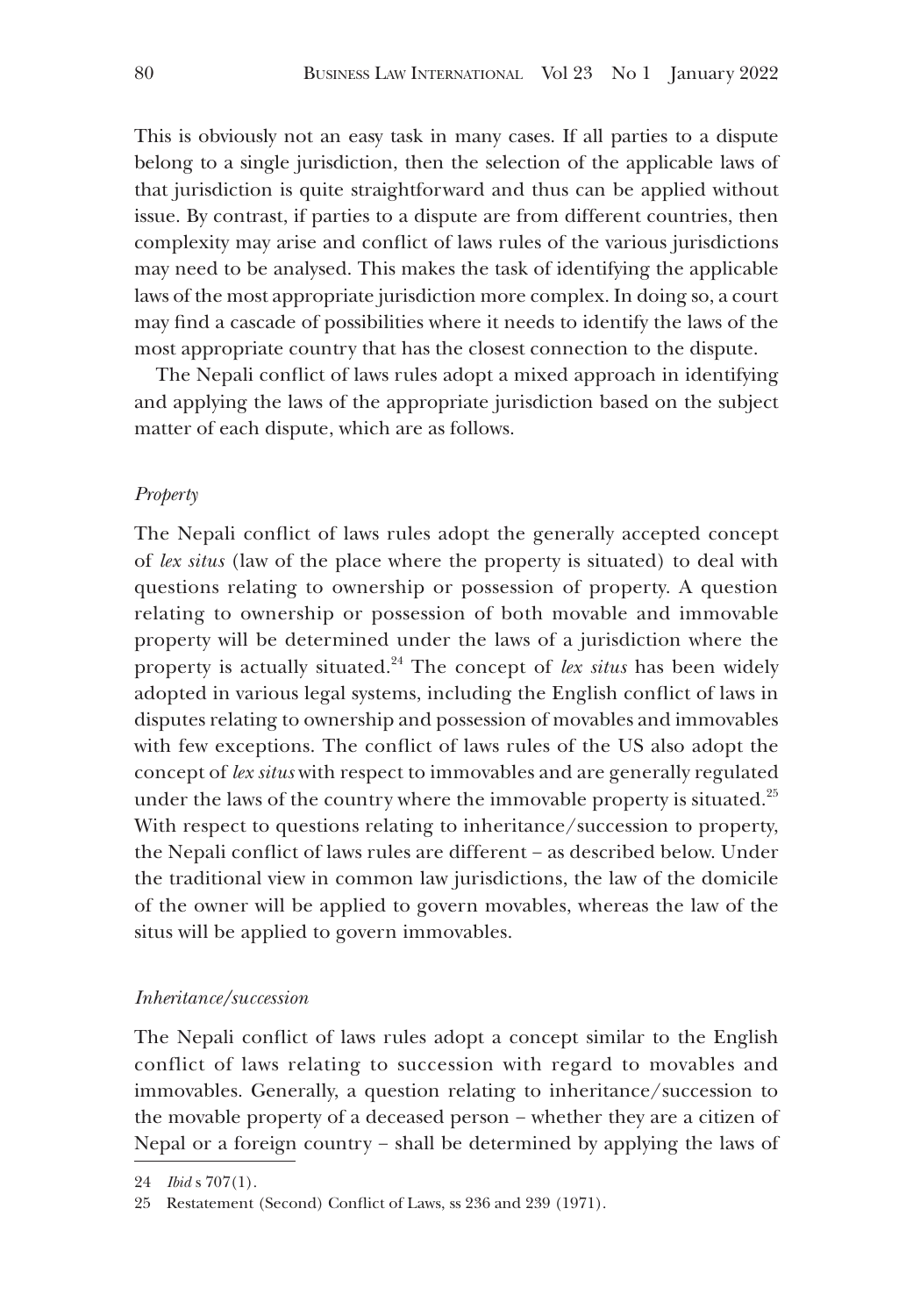the jurisdiction where the deceased maintained a habitual residence at the time of his/her death, $^{26}$  which is a slightly different concept to the English conflict of laws, which adopt the concept of last 'domicile' instead of habitual residence. By contrast, the Nepali conflict of laws rules adopt the concept of *lex situs* (law of the place where the property is situated) to deal with questions relating to inheritance/succession to immovables, $27$  which is identical to the English conflict of laws rules, in general.

Notwithstanding the above, the Nepali conflict of laws rules apply differently in questions relating to the inheritance/succession of foreign nationals in connection with a property situated in Nepal, which warrants the application of the laws of various jurisdictions depending upon the factors at play. A question relating to inheritance/succession to a property situated in Nepal belonging to a foreign national, who dies in Nepal, will be determined by applying the laws of the jurisdiction of which the deceased foreign national maintained citizenship at the time of his/her death<sup>28</sup> – the concept known as the principle of *renvoi*: one of the most complicated rules in the field of conflict of laws. The principle of *renvoi* is applies where, in a dispute, conflict of laws rules of one jurisdiction refer to apply the laws of another jurisdiction as the former finds that the latter has greater interest in the dispute. In referring the laws of the country of the foreign national in a dispute of inheritance/succession, the Nepali courts will apply the 'domestic law' of the country of the foreign national but not the conflict of laws of that country. Therefore, Nepali courts would not accept the *renvoi* back, something known as 'double renvoi' in the conflict of laws rules, from the law of the foreign country and would not apply Nepali domestic law. Failing to determine the country of citizenship of the deceased person, Nepali courts will apply the laws of the country where the deceased maintained a habitual residence at the time of his/her death; or failing that, the laws of Nepal will be applied.<sup>29</sup>

#### *Legal heir*

A question relating to the determination of legal heirs in connection with inheritance of property of a deceased foreign national residing in Nepal will be determined by applying the laws of the jurisdiction of which the deceased foreign national maintained citizenship at the time of his/her death;

<sup>26</sup> Civil Code, s 698(1).

<sup>27</sup> *Ibid* s 698(2).

<sup>28</sup> *Ibid* s 696(1).

<sup>29</sup> *Ibid* s 696(2).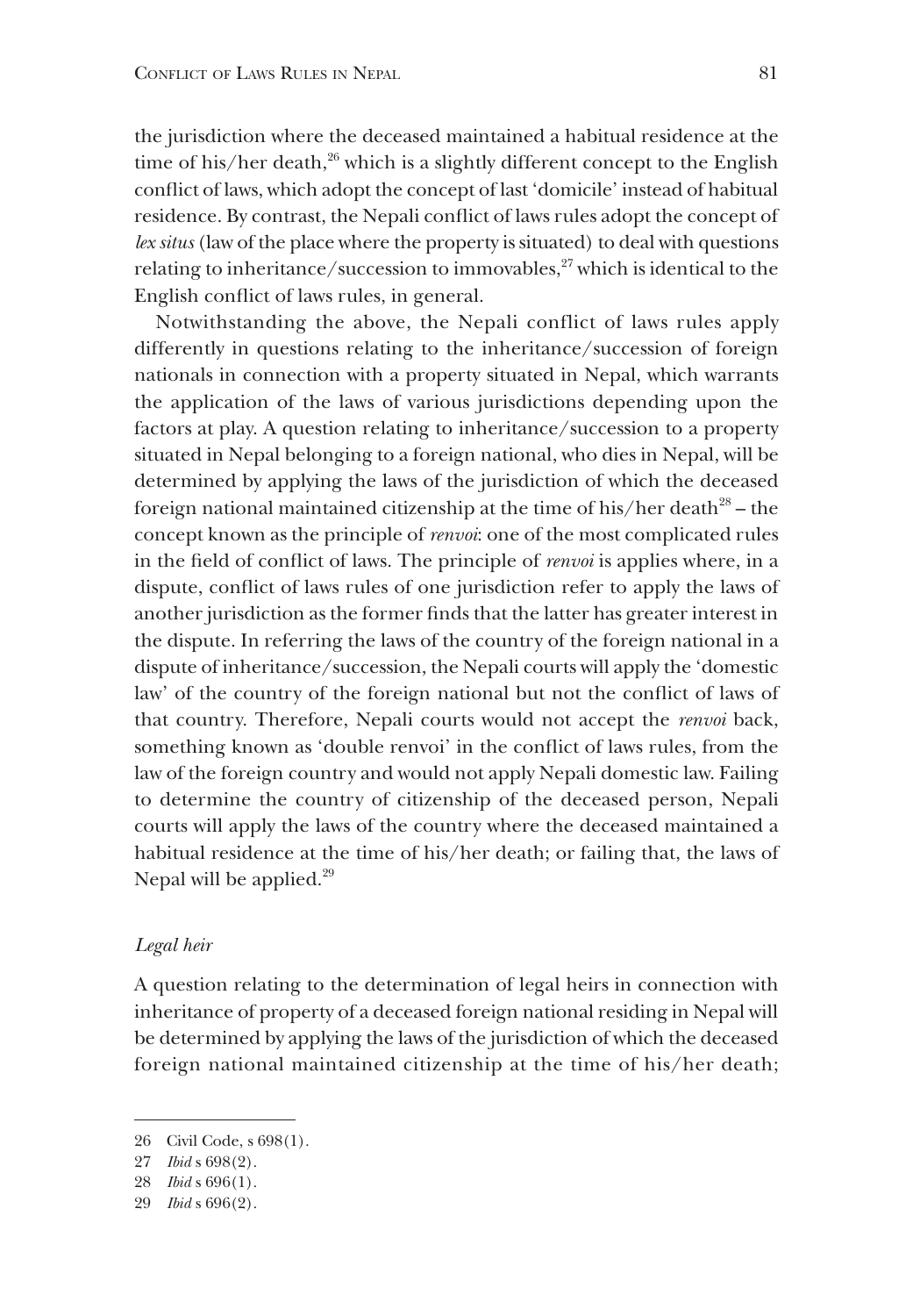or failing that, the laws of the country where the deceased foreign national last maintained a residence.<sup>30</sup>

#### *Marriage*

#### Marriage celebrated by Nepali citizens abroad

It is obvious that a marriage between Nepali citizens celebrated in Nepal will be governed under the general laws of Nepal. However, a marriage of Nepali citizen(s) celebrated outside Nepal will be governed by applying the Nepali conflict of laws rules. Questions relating to capacity to marry, qualifications and other conditions of the marriage of a Nepali citizen must be determined under the substantive laws of Nepal with respect to the marriage between Nepali citizens or between a Nepali citizen and a foreign national.<sup>31</sup> Procedural formalities will be complied with in accordance with the laws of the country where the marriage is celebrated, $32$  a concept commonly known as *lex loci celebrationis* (law of the place where marriage is celebrated). This is identical to the concept of marriage adopted in the English as well as the US rules. A marriage celebrated abroad without complying with the substantive laws of Nepal relating to marriage with respect to a Nepali citizen shall neither be deemed to be valid nor shall it be recognised in Nepal.<sup>33</sup>

An interesting development in the Nepali legal system occurred in the Supreme Court case of *Suman Panta v Ministry of Home Affairs et al*,<sup>34</sup> in which the court ruled that a foreign national as a spouse of a same-sex Nepali citizen is entitled to a visa in Nepal as a dependant, albeit that same-sex marriage has yet to be recognised in Nepal. It is yet to be seen how the Nepali courts will rule on the issue of the validity of a same-sex marriage that was celebrated abroad in the absence of a definitive law in this area. Another equally challenging issue is gender change cases, where a person of one gender acquires the opposite gender with medical assistance. Unlike in the UK where, under the Gender Recognition Act 2004, a person can obtain a 'gender recognition certificate' upon gender change and in the US, where almost all states recognise gender change, Nepal has yet to enact legislation recognising gender change. Amid this, it is yet to be seen how the Nepali courts will rule on the issue of marriage celebrated abroad by person(s) with gender change.

<sup>30</sup> *Ibid* s 695.

<sup>31</sup> *Ibid* s 699(1).

<sup>32</sup> *Ibid* s 699(2).

<sup>33</sup> *Ibid* s 699(3).

<sup>34</sup> NLJ 2074, 2083.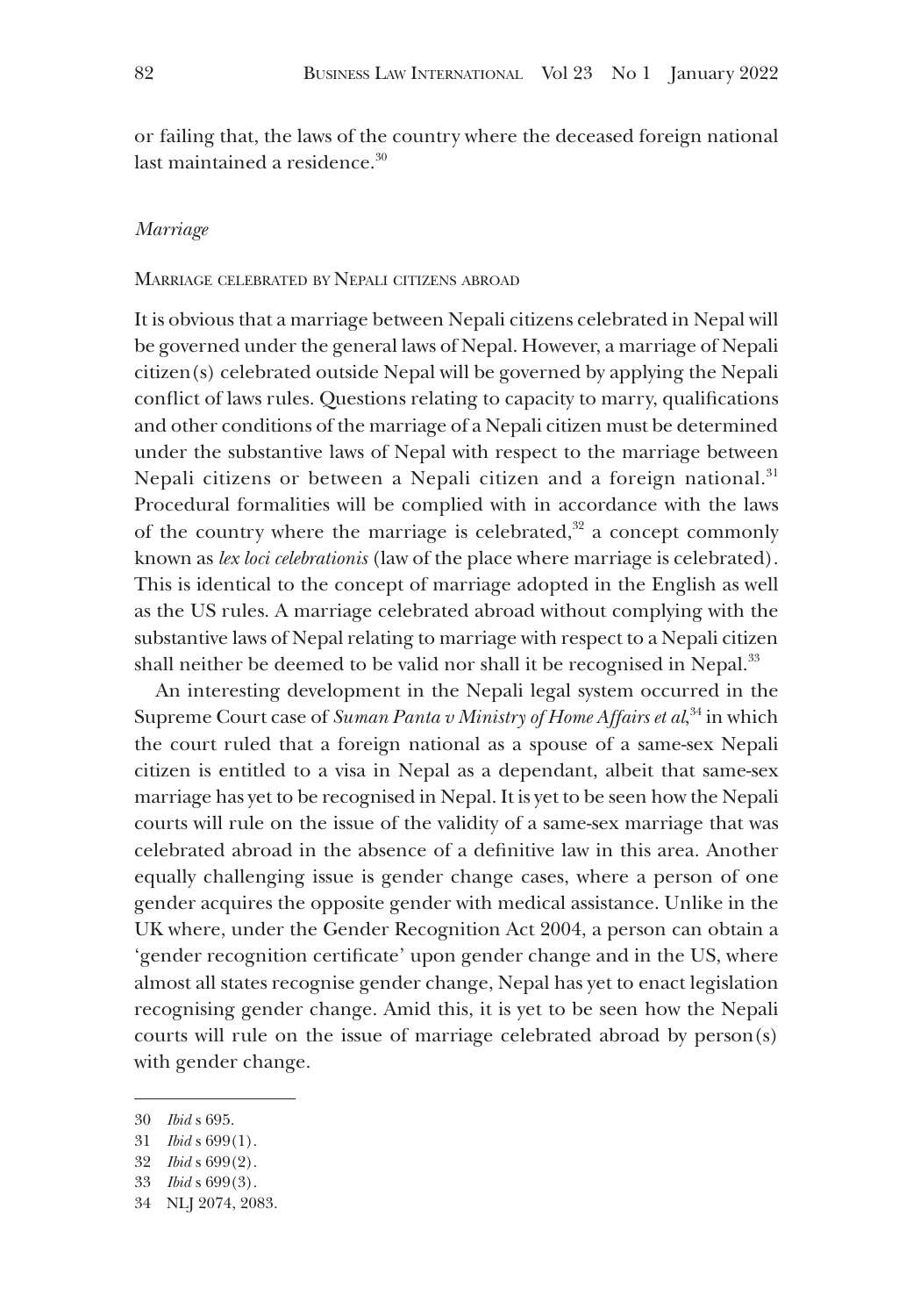#### Marriage celebrated by foreign nationals in Nepal

On a similar note, questions relating to capacity and other qualifications to marry and other conditions of marriage of foreign national(s) to be celebrated in Nepal between foreign national(s) or a foreign national and a Nepali citizen are to be determined under the substantive laws of the country of citizenship of each party.<sup>35</sup> In other words, if both parties are foreign nationals, the substantive laws of the country of each foreign national applicable to the marriage will be followed. Likewise, where a party is a foreign national and the other party is a Nepali citizen, then the substantive laws of the country of which the foreign national is a citizen will be followed with respect to the foreign national, whereas the substantive laws of Nepal will be followed for the Nepali citizen. Further, all procedural formalities will be performed under the laws of Nepal to a marriage celebrated in Nepal.<sup>36</sup> A marriage celebrated in Nepal without fulfilling the substantive and procedural formalities stated above will not be recognised in Nepal.<sup>37</sup>

In applying the substantive law of the country of a foreign national in questions relating to capacity to marry, qualifications and other conditions of a marriage, a complex question is likely to arise in a situation where the laws of certain countries provide validity to a marriage celebrated over the telephone, internet or other electronic means, or by proxy. For example, some countries, such as Brazil, Gambia, Nigeria, Pakistan and Paraguay, and several states in the US, namely California, Colorado, Montana and Texas, permit marriage by proxy. Montana further allows double-proxy marriage, where neither party is required to be present at the ceremony and can be presented by proxy. In Nepal, certainly these issues will raise a concern of 'public policy'. The matter will be further complicated if the marriage is celebrated in outer space. It is yet to be seen how the Nepali courts will rule in these circumstances.

#### Post-marriage relationship

Questions relating to the marital relationship and other issues arising out of a marriage will be determined under the laws of the country citizenship of the couples if the couples are citizens of the same country.38 In cases where the couples are citizens of different countries, then the laws of the country where the couples maintained a habitual residence will be applied in determining

<sup>35</sup> Civil Code, s 700(1).

<sup>36</sup> *Ibid* s 700(2).

<sup>37</sup> *Ibid* s 700(3).

<sup>38</sup> *Ibid* s 710(1).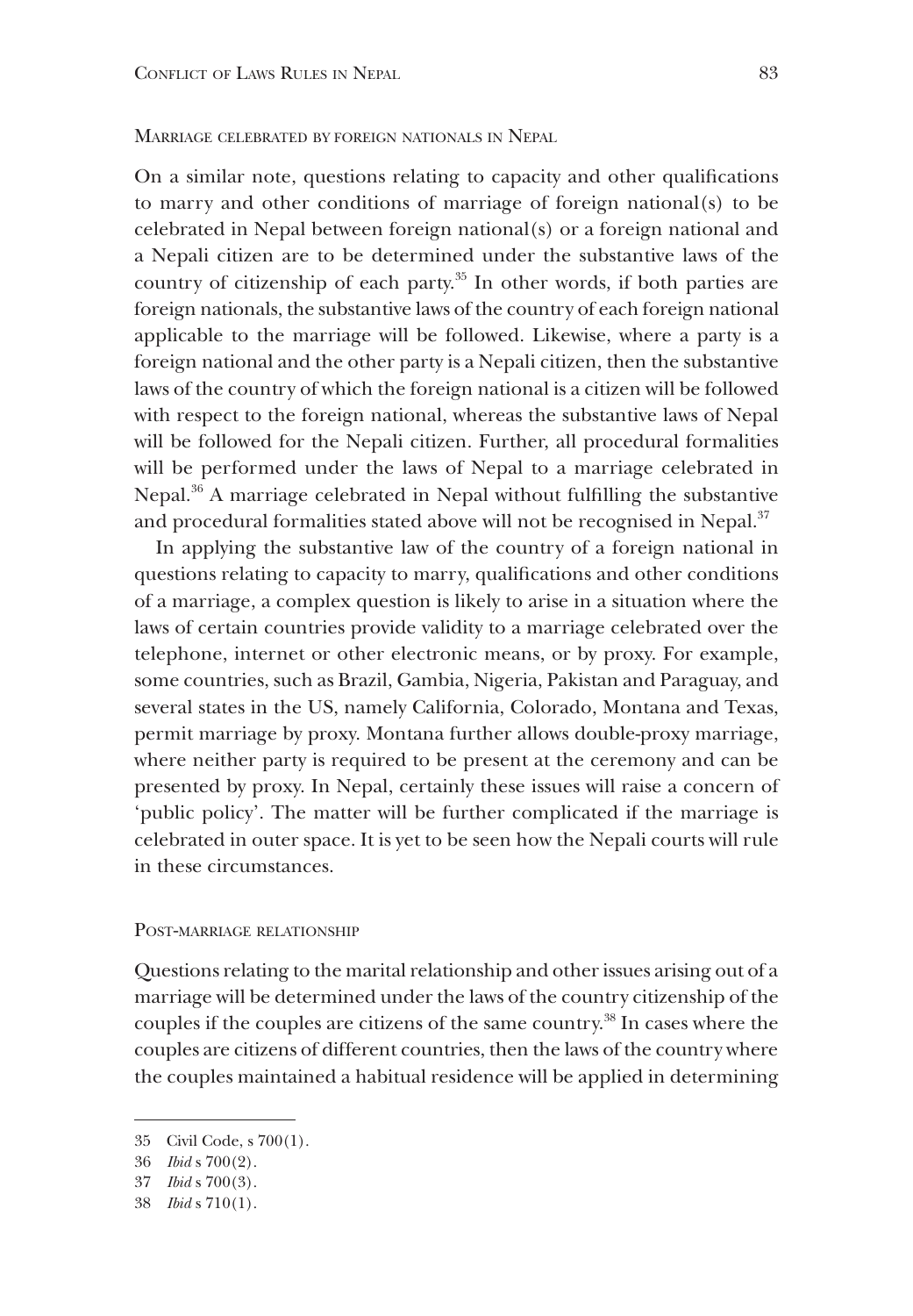questions relating to the marital relationship and other issues arising out of a marriage; or failing that, the laws of the country where they maintained their current residence will be applied; or failing all of the above, the laws of the country where the marriage was celebrated will be applied.39 If the couples are citizens of a country or countries other than Nepal, then the Nepali courts will recognise a marriage contract, such as pre-nuptial and post-nuptial contracts or separation and settlement contracts subject to the applicable choice of law clause. Nonetheless, a marriage contract between Nepali citizens or between a Nepali citizen and a foreign national residing in Nepal may not be enforceable as under the laws of Nepal statutory provisions will regulate the post-marriage relationship rather than a contract.

Furthermore, the relationship between parents and children, such as parental authority and custody, will be determined under the laws of the country of citizenship of the child.<sup>40</sup> Where there is a failure to determine the country of citizenship of the child, then the issue will be determined under the laws of the country where the parents maintained their habitual residence; or failing that, the laws of the country of their current residence.<sup>41</sup>

#### *Divorce and alimony*

Nepali conflict of laws rules provide full faith and credit to divorce decrees obtained abroad among Nepali citizens or a Nepali citizen and a foreign national, and will be recognised and enforced in Nepal, provided that the divorce decrees comply with the laws of the country where the divorce was obtained.42 In the pre-Civil Code regime case of *Pushkarraj Pandey et al v*  Sabina Pandey,<sup>43</sup> the Supreme Court bluntly declined to recognise a judgment of divorce rendered by the District Court of the State of Oklahoma, US, for various grounds, among others, public policy, lack of comity and reciprocity, and lack of a fair trial during the US divorce proceedings. The grounds adopted in *Pushkarraj* in the pre-Civil Code regime are less likely to be followed by courts in granting recognition of judgments of divorce obtained in foreign countries in the present Civil Code regime, which adopts a strong foundation to grant full faith and credit to divorce decrees obtained abroad.

<sup>39</sup> *Ibid.*

<sup>40</sup> *Ibid* s 702(1).

<sup>41</sup> *Ibid* s 702(2).

<sup>42</sup> *Ibid* s 706.

<sup>43</sup> NLJ 2068, 387.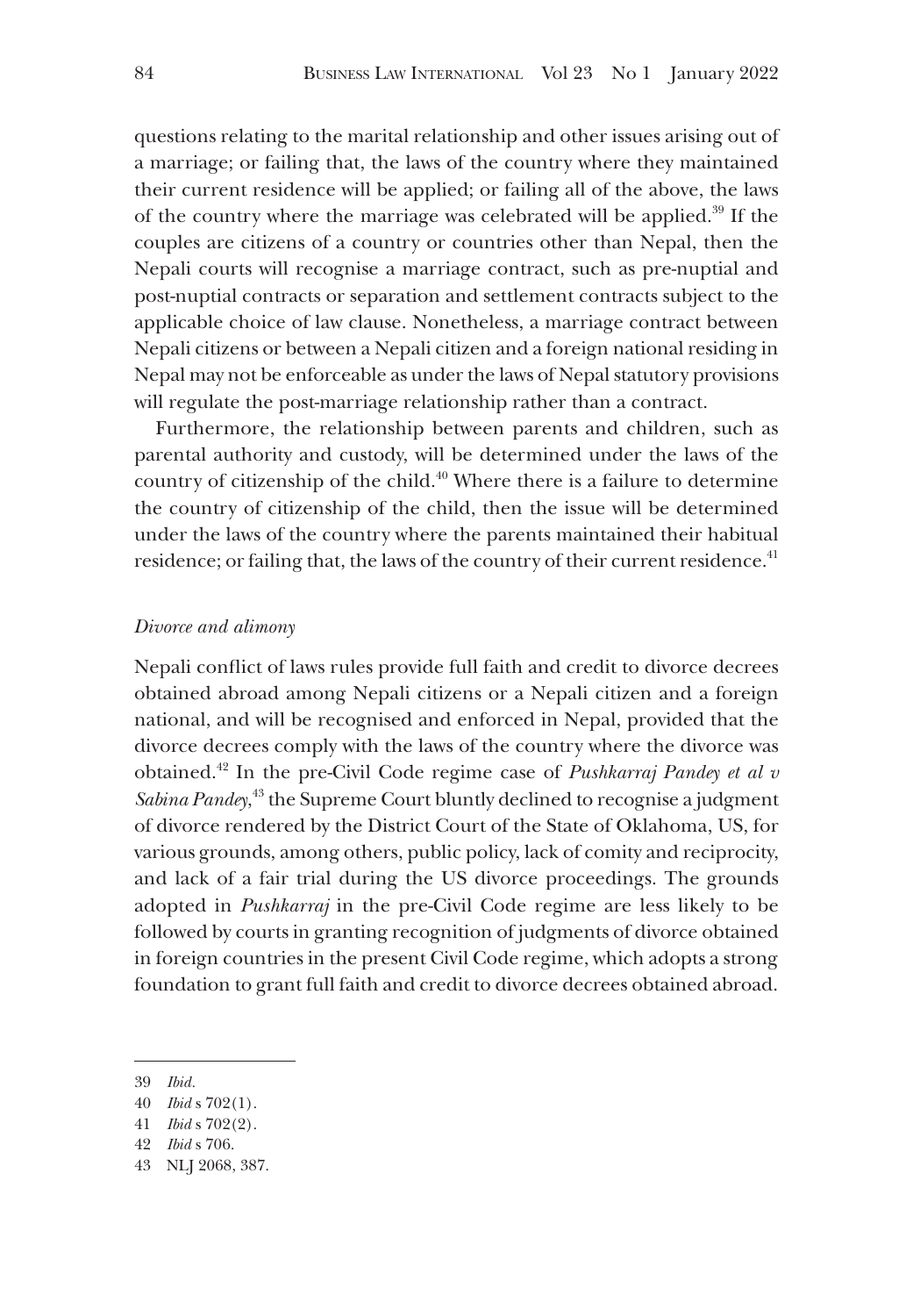#### *Adoption*

Nepal is not a signatory to the Hague Convention on Protection of Children and Co-operation in Respect of Intercountry Adoption, nor has it ratified it yet. As such, an adoption certified by the competent authority of the Hague Convention state may not be recognised in Nepal. In determining a question relating to the validity of an adoption, the Nepali courts will apply the concept of *lex fori* (the law of the forum) and thus will determine the issue under the laws of the country where the formalities of adoption had taken place irrespective of the diversity of citizenship of the adopted child and the adoptive parents. This would generally be the country where the adopted child resided at the time of the adoption. Nepali conflict of laws rules will come into play where the adoptive parents and the adopted child are of different nationalities. By contrast, the relationship between the adoptive parents and the adopted child, in relation to the rights of the adopted child, obligations of the adoptive parents, custody and so on, will be governed by the laws of the country of citizenship of the adoptive parents.<sup>44</sup> Complexities may arise where each of the adoptive parents holds citizenship of a different country. In that case or in a case where the citizenship of the adoptive parents cannot be identified, the relationship between the adoptive parents and the adopted child will be determined under the laws of the country where the former maintained a habitual residence; or failing that, under the laws of the country where the adoptive parents have spent most of their married life.<sup>45</sup>

#### *Guardianship or curatorship of a disabled person*

Issues relating to the guardianship or curatorship of an incapacitated/ disabled or a semi-incapacitated/disabled person will be determined under the laws of the country of citizenship of such a person; or failing to identify such a country, the question will be determined under the laws of the country of the habitual residence of the person; or failing that, under the laws of the country where the person maintained their current residence.<sup>46</sup> On the other hand, issues relating to the relationship between a guardian or a curator and an incapacitated/disabled person will be determined under the laws of the country where the appointment of the guardian or the curator has taken place.47 Nonetheless, the relationship will be determined under the laws of Nepal if it is the habitual residence of the incapacitated/disabled person.<sup>48</sup>

<sup>44</sup> Civil Code, s 703.

<sup>45</sup> *Ibid.*

<sup>46</sup> *Ibid* ss 704(1) and 704(2).

<sup>47</sup> *Ibid* s 704(3).

<sup>48</sup> *Ibid.*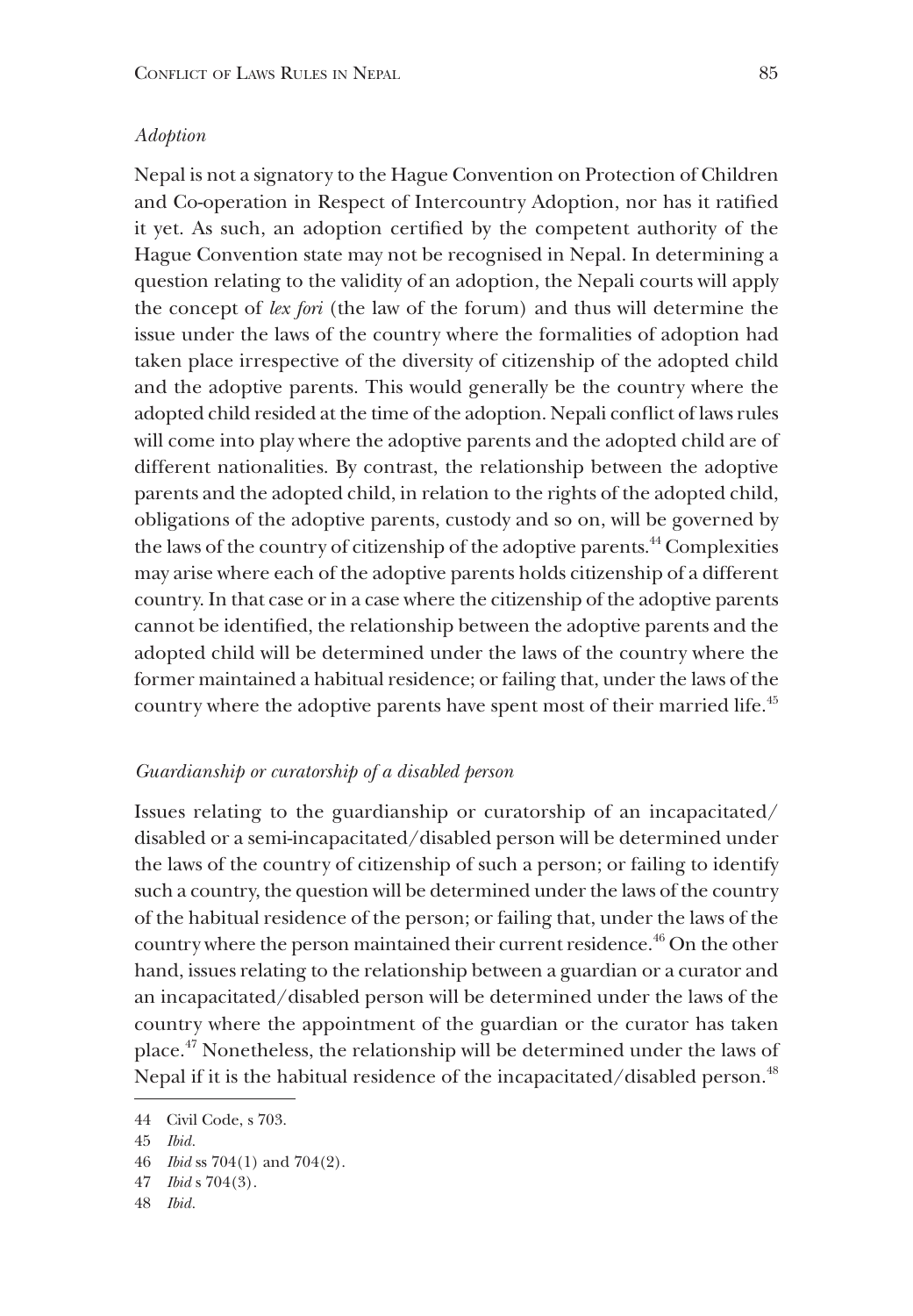# *Identification of the country of citizenship*

Generally, questions relating to eligibility, conditions of maintaining of, abandonment and revocation of citizenship are regulated under the domestic laws of each country. Conflict of laws rules will play a major role with respect to a person holding citizenship of more than one country or a stateless person. If the country of citizenship of a person holding citizenship of more than one country is to be identified to apply the conflict of laws rules to a dispute, the laws of the country of citizenship of the person will be applied where he/she has maintained a habitual residence; or failing that, the laws of the country of his/her citizenship that has the 'closest connection' to the dispute will be applied. $49$ 

With respect to a Nepali citizen having a habitual residence in Nepal or a non-resident Nepali citizen, the laws of Nepal will apply to a dispute irrespective of the fact that the application of laws of a country other than Nepal is warranted under the closest connection test.<sup>50</sup> For a stateless person or a refugee, the laws of the country of his/her habitual residence or in the absence of a habitual residence, the laws of the country where the stateless person or the refugee maintained a residence at the time of the dispute will be applied. $51$ 

Questions relating to parent-child relationship, such as the father/ mother's rights and obligations over children, custody and guardianship of children, will be determined under the laws of the country of the child in question.<sup>52</sup> The applicable law may vary for each child if he/she maintained citizenship of different countries. If the citizenship of a child cannot be identified, then the laws of the country of the habitual residence of the parents will be applied; or failing that, the laws of the country where the parents are currently resident will be applied.<sup>53</sup>

#### *Death and disappearance*

A question relating to the assumption of death or the disappearance of a foreign national will be determined under the laws of the country of citizenship of that person.54 In the event of a failure to identify the citizenship of a foreign national, an assumption will be made under the laws of the country of his/her habitual residence; or failing that, under the laws of the

<sup>49</sup> *Ibid* ss 715(1) and 715(2).

<sup>50</sup> *Ibid* s 715(2).

<sup>51</sup> *Ibid* s 715(3).

<sup>52</sup> *Ibid* s 702(1).

<sup>53</sup> *Ibid* s 702(2).

<sup>54</sup> *Ibid* s 694(1).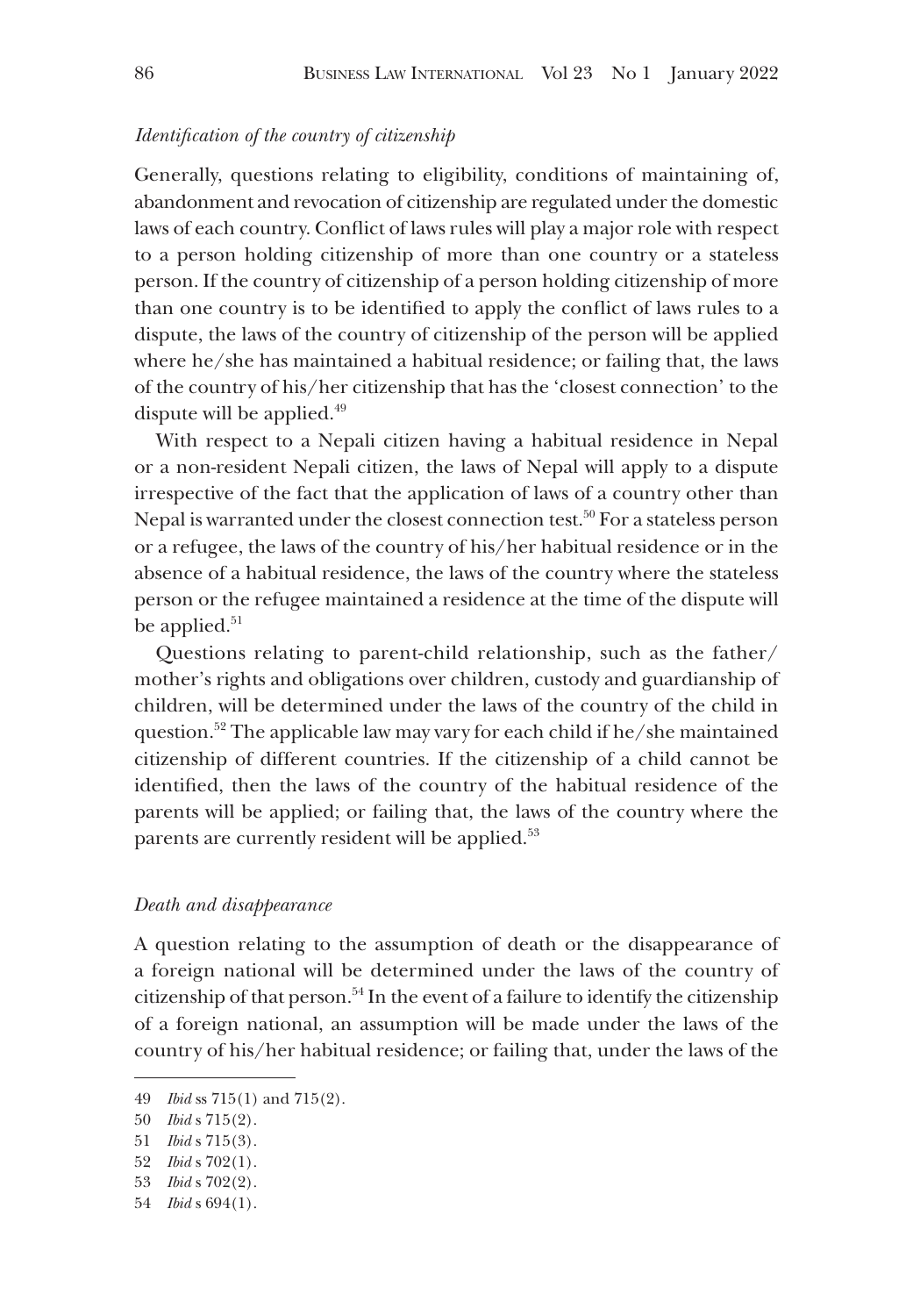country where the person maintained residency immediately prior to his/ her death or disappearance.<sup>55</sup>

#### *Capacity of natural person and body corporate*

#### Capacity of natural person

A Nepali citizen who attains the age of 18 years will be considered to be a major and will be legally competent in that capacity.<sup>56</sup> Furthermore, a person who has not attained the age of ten years or a person who is unable to protect his/ her rights and interests due to an unsound mind, despite attaining the age of ten years, will be considered to be a legally incompetent person.<sup>57</sup> Similarly, a person between the age of ten and 18 years will be considered as a quasicompetent person.58 A document, which is required to be executed on behalf of an incompetent person or a quasi-competent person, must be executed through his/her guardian or curator.<sup>59</sup> Any issues relating to the legal capacity of a foreign national will be determined under the laws of the country of his/ her citizenship.<sup>60</sup> In the event of a failure to identify the citizenship of a foreign national, any issues will be determined under the laws of the country where he/she maintained a habitual residence; or failing that, under the laws of the country where he/she maintains their current residence. $61$ 

## Capacity of a body corporate

Any issues relating to the legal capacity or legitimate status of a body corporate will be determined under the laws of the country where it was incorporated; or failing that, under the laws of the country where the head office of the entity is situated; or failing that, under the laws of the country where it conducts its business.<sup>62</sup>

# *Donation or gift*

Any questions relating to the validity of a donation or gift will be determined under the laws of the country of citizenship of the donor at the time when

57 *Ibid* s 33(1).

<sup>55</sup> *Ibid.*

<sup>56</sup> *Ibid* s 32(1).

<sup>58</sup> *Ibid* s 34(1).

<sup>59</sup> *Ibid* ss 33(3) and 34(4).

<sup>60</sup> *Ibid* s 693(1).

<sup>61</sup> *Ibid* s 693(2).

<sup>62</sup> *Ibid* s 697.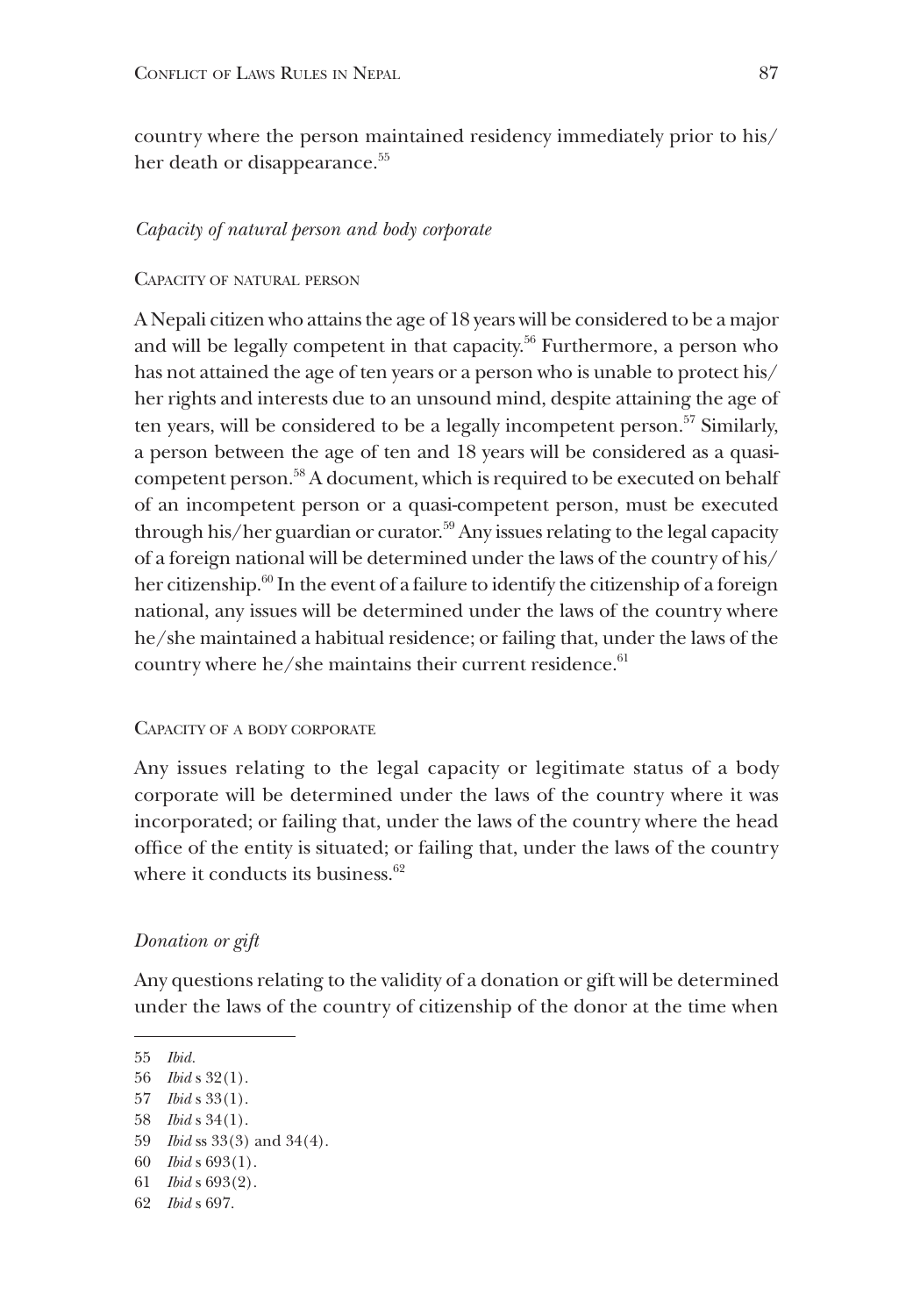the donation or the gift was made. $63$  Furthermore, in order for a donation or gift to be deemed to be granted lawfully, the donation or the gift must have complied with formalities prescribed by the laws of the country where the donation or gift was made. $64$ 

# *Tort*

The Nepali conflict of laws rules adopt the concept of *lex loci delicti commissi* (law of the place where the tort was committed) in determining the applicable laws in tort cases involving a foreign element. In determining liability for a tort committed outside Nepal, which must also constitute a tortious act under Nepali laws, the laws of the country where the tort was committed will be applied, provided that the dispute in question involves either a foreign national as a party or a foreign object as a subject of the dispute.<sup>65</sup>

In a case of a multijurisdictional tort, where a tortious act is initiated in a country and the result thereof is produced in another country, liability under the tort will be determined under the laws of the country where the result occurs; or failing that, under the laws of the country where the tort is conducted.<sup>66</sup>

The requirement of 'foreign object' as one of the elements to determine liability under the Nepali conflict of laws rules in a tort case somehow lacks clarity. Unlike other jurisdictions, where product liability is deemed to be an integral part of the law of tort and liability in a product liability case is determined under the law of tort, in the Nepali legal system, the Civil Code classifies tort and product liability separately and thus must be dealt with under separate sets of laws. If the requirement of 'foreign object' in the conflict of laws rules is meant to indicate liability arising out of a defective product manufactured in a foreign country, then this matter must be dealt with under the law of product liability and not under the law of tort. Therefore, a reference to the term 'tort' in the conflict of laws rules is somehow erroneous and should otherwise be 'product liability'. Conversely, if the term 'foreign object' is meant to refer to a tort committed in a movable object, such as an aircraft or a vessel, then such tort will be governed under the laws of the country of nationality of the aircraft or vessel and not under the laws of Nepal, unless the nationality of the aircraft or vessel happens to be Nepali. Furthermore, such tort will fall under the domain of sector-specific international conventions, such as the Warsaw Convention and its Protocols

<sup>63</sup> *Ibid* s 711(1).

<sup>64</sup> *Ibid* s 711(2).

<sup>65</sup> *Ibid* s 712(1).

<sup>66</sup> *Ibid* ss 712(2) and 712(3).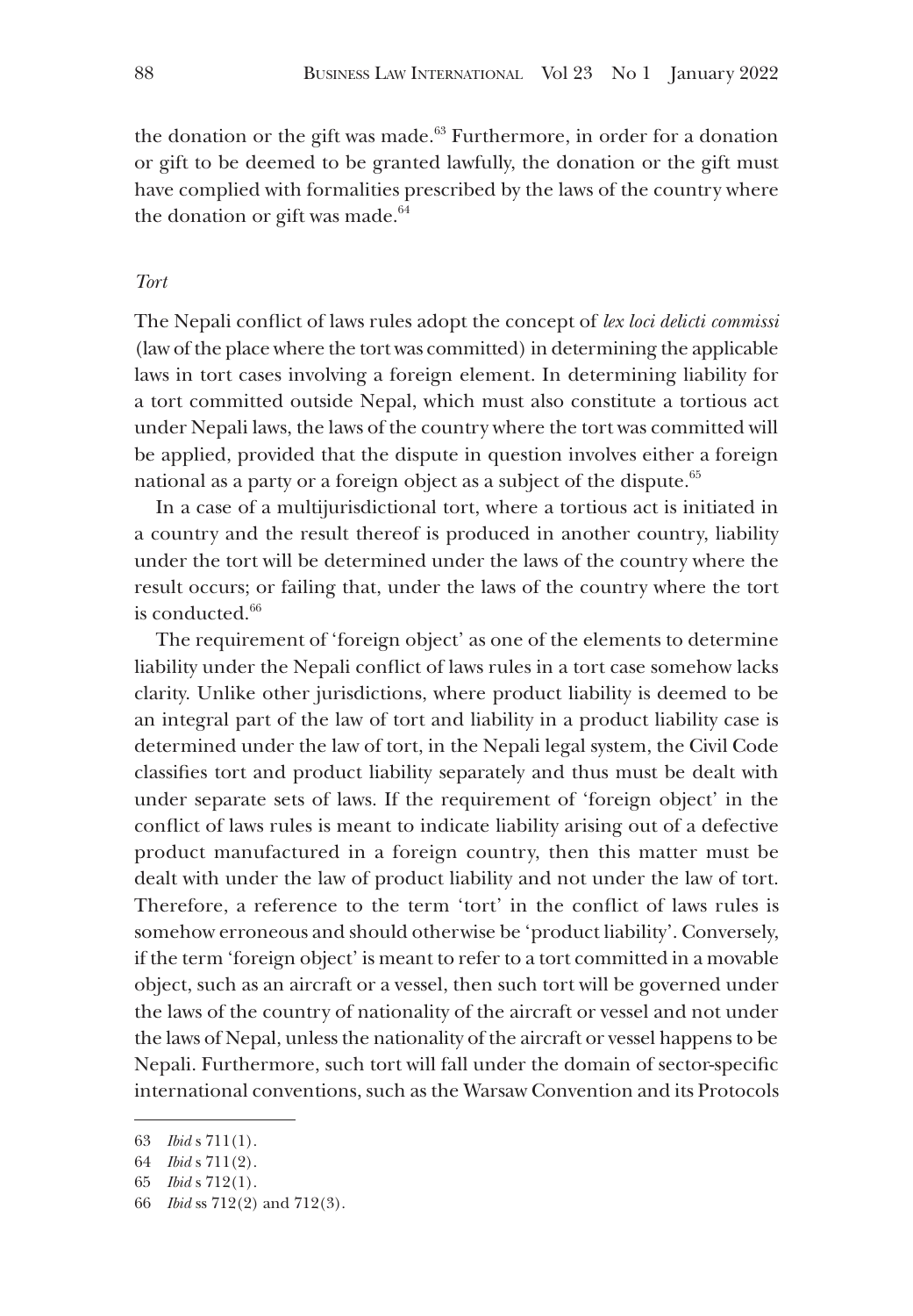or the Montreal Convention for an act conducted by a carrier of an aircraft and the Athens Convention, Limitation of Liability for Maritime Claims (LLMC) Convention, International Convention relating to the Limitation of the Liability of Owners of Sea-Going Ships 1957 and the International Convention for the Unification of Certain Rules Relating to the Limitation of Liability of the Owners of Sea-going Vessels 1924 for an act conducted by a carrier of a vessel.

With respect to tort cases, the Nepali conflict of laws rules adopt an oldfashioned approach by today's standards − *lex loci delicti commissi* (law of the place where the tort was committed), a concept that is not favoured in the English, US or EU conflict of laws rules. A more prevailing approach in tort cases is *lex loci damni* (the law of the country where the direct damage occurs) or the law of the state that has the most 'significant relationship' to the occurrence and parties. Strangely, it is unknown why the drafters of the Civil Code adopted a century-old concept in the conflict of laws rules – one that has already been abandoned by other jurisdictions.

#### *Contract*

Undoubtedly, the law of contract is the most frequently sought law in cases where the conflict of laws rules apply. The law of contract of Nepal provides 'party autonomy' in execution and performance of a contract and parties are free to determine the form or subject matter, terms and conditions, nature of remedies in case of breach and terms relating to dispute resolution, provided that such terms do not contravene the laws of Nepal.<sup>67</sup>

The Nepali conflict of laws rules recognise the choice of law clause selected by parties in a contract as long as at least one party is a foreign national or a foreign entity.68 This is similar to the concept adopted by the US in its Restatement (Second) Conflict of Laws.<sup>69</sup> However, unlike the Restatement (Second) Conflict of Law, the Civil Code doesn't provide discretion to courts to ignore the choice of law selected by the parties on the ground – the chosen state has no substantial relationship to the parties or the transaction; or application of the choice of law would be contrary to a fundamental policy of a state that has a materially greater interest than the chosen state.<sup>70</sup> The courts of Nepal are bound to apply the choice of law clause selected by the parties irrespective of the fact that there is no 'substantial relationship' or the other jurisdiction has 'material greater interest'. In the absence of a choice

<sup>67</sup> *Ibid* s 507.

<sup>68</sup> *Ibid* s 709(1).

<sup>69</sup> Restatement (Second) Conflict of Laws, s 187 (1971).

<sup>70</sup> *Ibid.*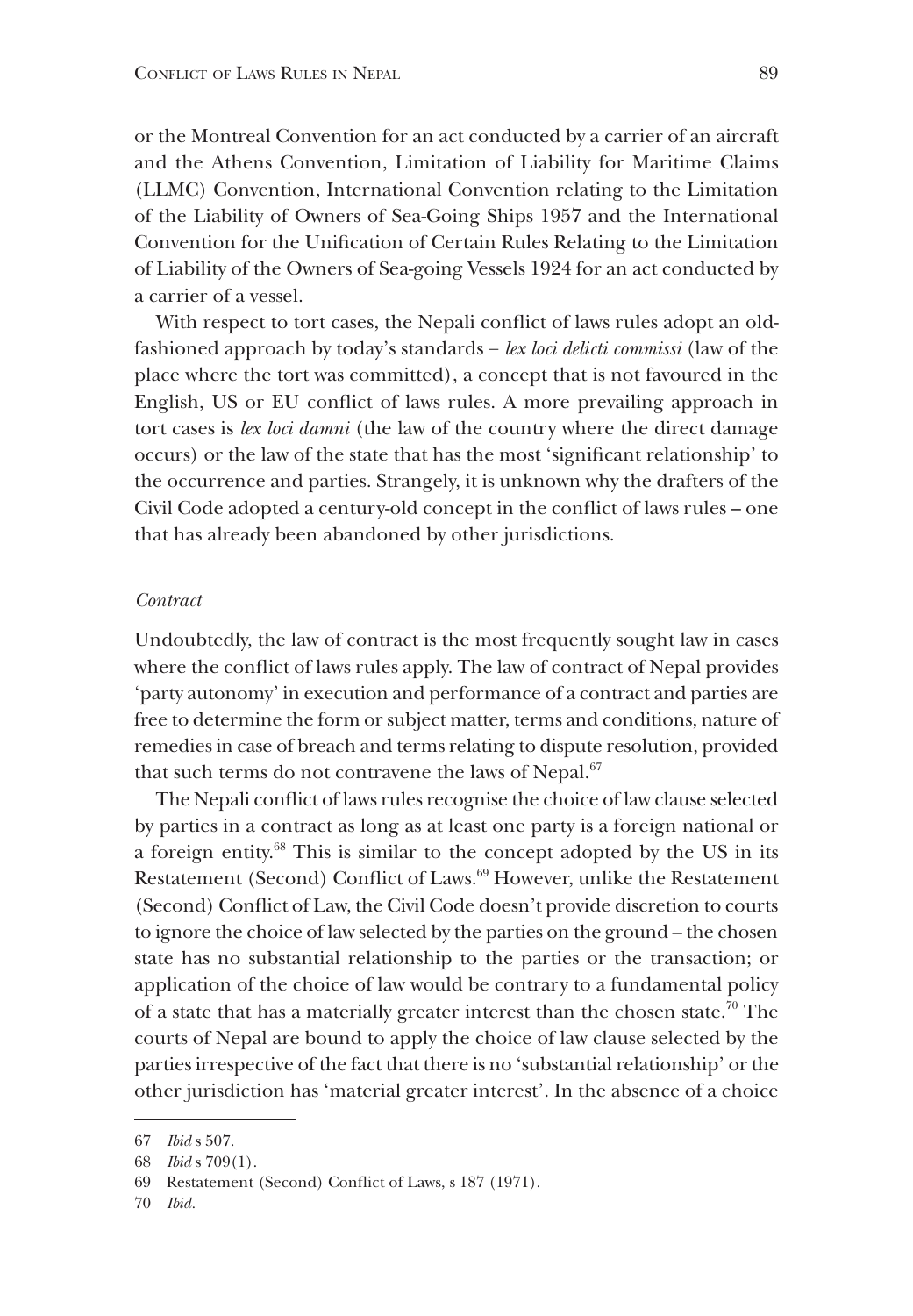of law clause in a contract that was executed in Nepal, the contract will be regulated under the laws of Nepal.<sup>71</sup> By contrast, if a contract was executed outside Nepal and the parties failed to stipulate a choic of law clause, the contract will be regulated under the laws of the country where performance under the contract is sought to be done; or failing that, under the laws of a country where it was executed.72

The Civil Code has identified some factors, such as the place of execution of the contract and place of performance, as in the Restatement (Second) of Conflict of Laws to apply the law applicable to the issue in the absence of a choice of law clause in a contract. Nonetheless, the Nepali conflict of laws rules adopt a very straightforward approach in applying the law in the absence of a choice of law clause in a contract leaving no discretion to the courts. The Nepali conflict of laws rules do not borrow the concept adopted by the Restatement (Second) Conflict of Laws, which provides discretion to the courts to apply the law evaluating 'the most significant relationship to the transaction and the parties' and some other factors as well, such as:

- the place of negotiation of the contract;
- the place of location of the subject matter of the contract; and
- the domicile, residence, nationality, place of incorporation and place of business of the parties and some other factors.<sup>73</sup>

These are not factors for consideration for the Nepali courts.

Furthermore, a question relating to the validity of a contract or a deed executed outside Nepal will be determined under the laws of the country where the contract or deed was executed.<sup>74</sup> A contract or deed executed outside Nepal is required to have complied with the formalities of execution of the country where it was executed in order for it to be recognised in Nepal.<sup>75</sup>

# *Sale of goods*

The Nepali conflict of laws rules regarding the sale of goods that travel across more than one country warrant application of the laws of the country of destination in a dispute relating to sale of goods.

There are several international conventions in force that deal specifically with the carriage of goods in international transport, such as the Hague Rules to govern the carriage of goods by sea, the Treaty of Rome 1957 to

<sup>71</sup> Civil Code, s 709(2).

<sup>72</sup> *Ibid.*

<sup>73</sup> Restatement (Second) Conflict of Laws, ss 188 and 6 (1971).

<sup>74</sup> Civil Code, s 710.

<sup>75</sup> *Ibid.*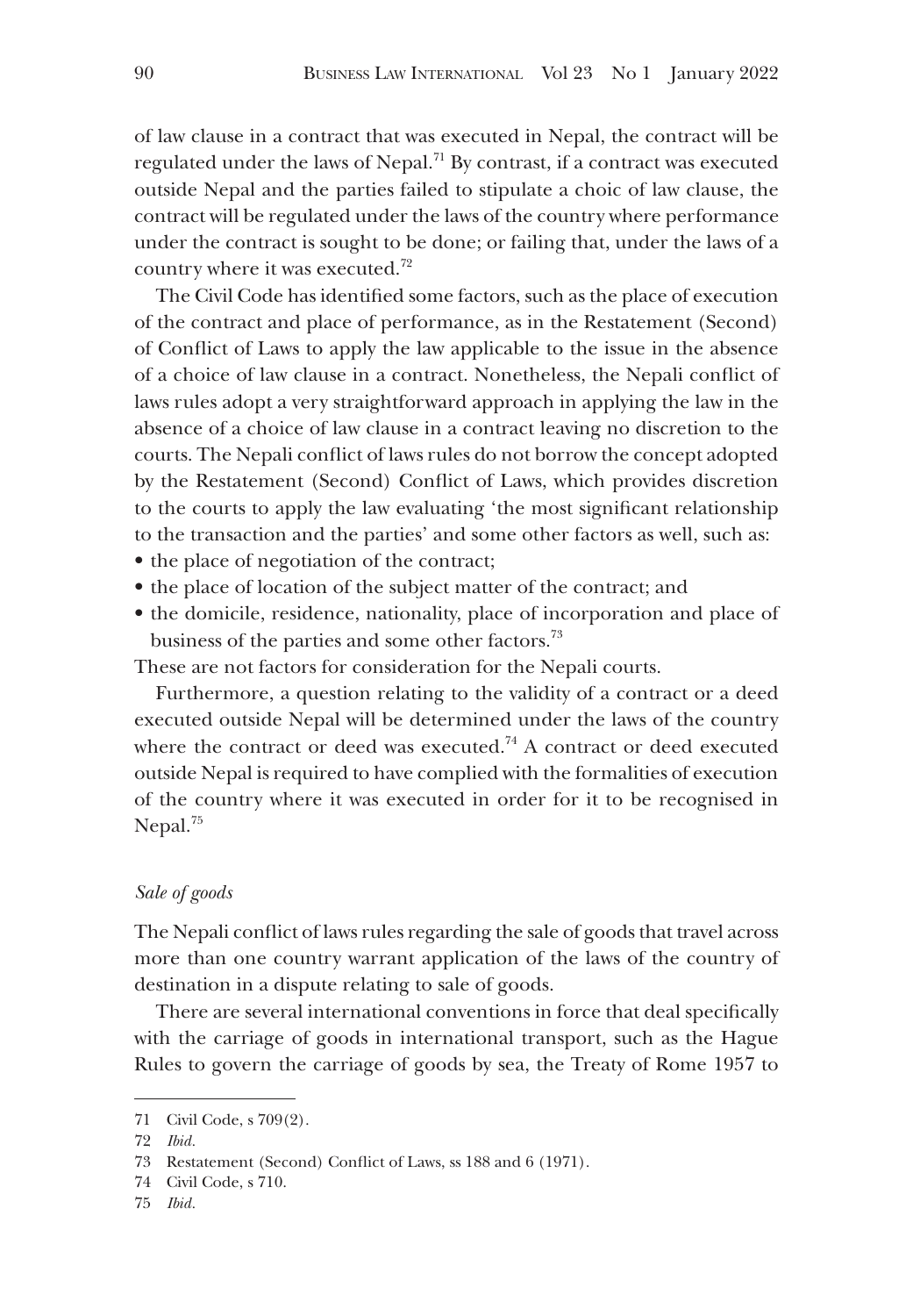govern the carriage of goods by railway, CIV 1961 and its Protocols to govern carriage of luggage by rail, CMR 1956 and its Protocol to govern carriage of goods by road, the Warsaw Convention and its Protocols, and the Montreal Convention to govern the carriage of goods by air. Under the rule of exclusivity of treaties, which has been adopted by the Nepali conflict of laws rules, the provisions of respective treaties will govern in matters relating to the international transport of goods where applicable.<sup>76</sup>

#### **Recognition and enforcement of foreign judgments and public order**

A major shortfall of the Civil Code, which the drafters missed, is the recognition and enforcement of foreign judgments, with the exception of divorce judgments.77 As of yet, Nepal hasn't acceded to any treaty for the enforcement of foreign judgments, nor has it concluded any bilateral agreements with any country to that effect. In this situation, a proper resolution of this issue would inevitably be to incorporate the appropriate rules in domestic law, which the drafters of the Civil Code unfortunately missed and accordingly missed the boat while drafting the Civil Code. In the absence of a proper set of rules for the enforcement of foreign judgments, they are still not enforceable in Nepal, albeit that parties opt to select choice of foreign law clauses and jurisdiction of courts of foreign countries applying to disputes. The issue of the enforcement of foreign judgments in Nepal still remains an unaccomplished task and thus makes the Nepali legal system incompatible with international practice. Consequently, this would result in the non-enforcement of judgments rendered by Nepali courts by the courts of other jurisdictions against their people and entities due to a lack of reciprocity or comity. This still remains a major drawback of the Nepali legal system that needs to be faced in the years to come.

As in other areas of laws, such as the enforcement of foreign judgments or foreign arbitral awards, public policy has been characterised as a tool in the conflict of laws rules to avoid the application of laws that otherwise would have applied under conflict of laws rules. The Nepali conflict of laws rules adopt this concept and grant courts a last-ditch weapon to avoid applying the conflict of laws rules where the application of the rules is against the public order (*ordre public*). In *Pushkarraj*, 78 though in the absence of the rules of private international law at that time, the Supreme Court stated that foreign judgments cannot be ignored and should be enforced in Nepal based on reciprocity and comity, provided that the foreign judgment is not

<sup>76</sup> See n 6 above.

<sup>77</sup> See n 42 above.

<sup>78</sup> See n 43 above.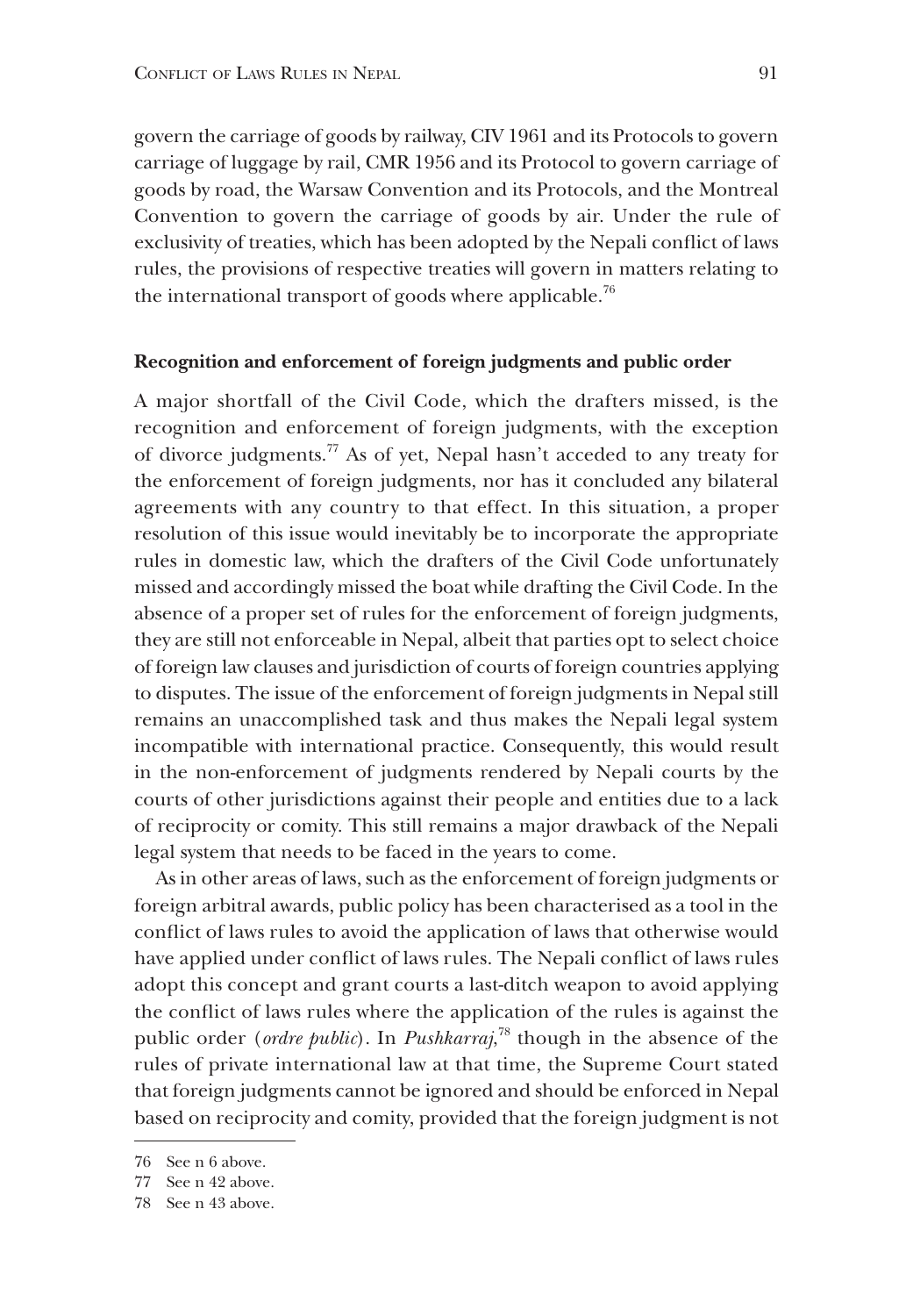contrary to public policy. Though the ruling of this case was laid down in the pre-Civil Code regime, it is more likely that courts may follow this ruling in granting recognition of foreign judgments on case-by-case basis as the absence of a legal basis for the non-enforcement of foreign judgments still exists in the present Civil Code.

The Nepali conflict of laws rules will be enforced subject to compliance with public order. If the application of conflict of laws rules contradicts with the public order in any manner, then the conflict of laws rules will not be applied.79 The Civil Code neither defines the term 'public order' nor is there any specific guideline in other prevailing laws as to what activities this term will cover, thus leaving it ultimately to the discretion of courts.

In a dispute where the conflict of laws rules are avoided as a matter of public order, the courts will regulate the dispute applying the law to be identified through other linking criteria to the extent they find practical; or failing that, under the laws of Nepal.<sup>80</sup> The term 'against public order' used in the Nepali conflict of laws rules is slightly different than the prevailing term used in other jurisdictions: 'manifestly incompatible with the public policy'.

It is not clear why the Civil Code adopted the civil law concept of *ordre public* in the conflict of laws rules whereas other prevailing laws, that is, the Arbitration Act 2055 (1999 AD), adopt the common law concept of 'public policy' in declining the enforcement of foreign arbitral awards in Nepal on similar grounds.<sup>81</sup> It can be expected that the Nepali courts will interpret both concepts, *ordre public* and public policy, as interchangeable concepts. Since the application of the conflict of laws rules is in a nascent stage in Nepal, we have yet to see court rulings applying these rules. Nonetheless, it is likely that the Nepali courts will decline to apply the conflict of laws rules in certain cases that warrant the application of the domestic laws of another country that would be manifestly inconsistent with the domestic laws of Nepal, for example, cases where the rules refer to the substantive law of the country that validates a marriage celebrated by a foreign national by telephone or other electronic means or by proxy.

#### **Conclusion**

By incorporating the conflict of laws rules in its legal system, Nepal has expanded its application and further sent a message that its legal system is ready and its judiciary is capable enough to handle the complex conflict of laws rules. Indeed, the adoption conflict of laws rules should be taken as

<sup>79</sup> Civil Code, s 721(1).

<sup>80</sup> *Ibid* s 721(2).

<sup>81</sup> Arbitration Act 2055 (1999 AD), s 34(4)(b).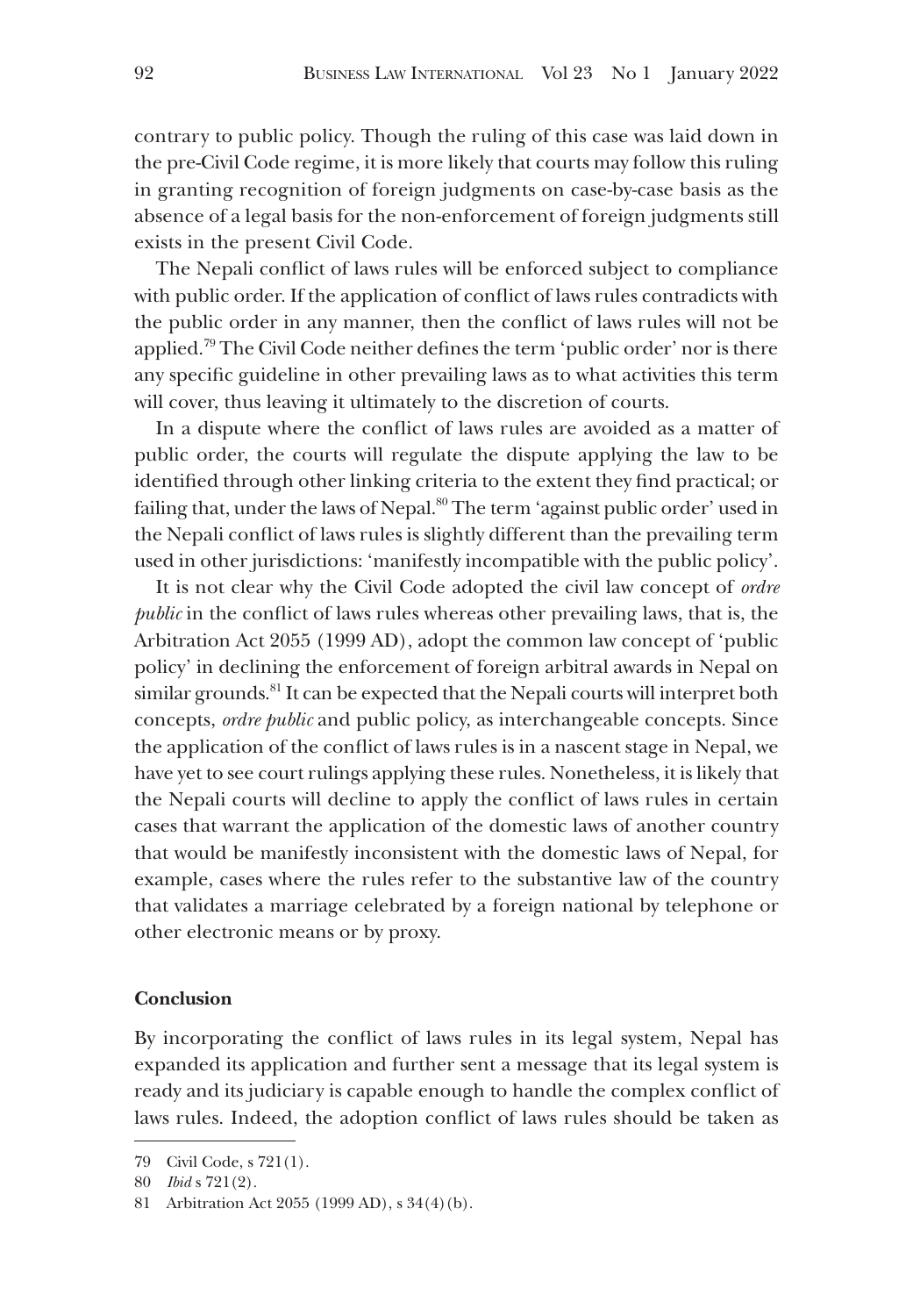a positive step towards making the Nepali legal system more uniform and reliable in international legal circles.

Until the enactment of the Civil Code, there was a complete paucity of conflict of laws rules in the Nepali legal system, and as such, in adjudicating disputes, courts were neither authorised to apply the choice of law of another jurisdiction nor were they authorised to apply the laws of another jurisdiction in legal proceedings albeit that private international law requires this.

With the adoption of the conflict of laws rules in its legal system, the jurisdiction of the Nepali courts has been widened, which now allows them to adjudicate disputes relating to diversity. More interestingly, the Nepali courts will now be required to apply the laws of other jurisdictions when parties adopt a choice of law clause of another jurisdiction in a contract or due to the application of conflict of laws rules in disputes. This is an innovative concept for judges in Nepal, which they have previously never had to deal with, and are therefore unaccustomed to it. Thus, now judges are required not only to interpret Nepali laws but they also need to understand the laws of other jurisdictions and interpret them in adjudicating cases. Obviously, this is likely to be a challenging task for them. It seems relevant to borrow a few words from the prominent US judge Benjamin Cardozo: 'the average judge, when confronted by a problem in the conflict of laws, feels almost completely lost, and, like a drowning man, will grasp at a straw'.<sup>82</sup>

Another challenge in applying the Nepali conflict of laws rules is that they neither recognise the concept of 'domicile' nor 'nationality', which has been widely adopted by a large number of jurisdictions. In common law jurisdictions, it is 'domicile' and not 'nationality' that plays a major role in conflict of laws cases, which represents a state of mind that is demonstrated by a 'fixed', 'permanent' and 'principal adobe'. By contrast, in many noncommon law countries, 'nationality' is taken as the major factor in conflict of laws cases. Contrary to the concept of 'domicile' and 'nationality', the Nepali conflict of laws rules adopt a narrower concept of 'citizenship'. This provision may not have any impact on Nepali citizens as under the Nepal Citizenship Act 2063 (2006 AD), a Nepali citizen cannot hold the citizenship of any other country and if he/she voluntarily acquires the citizenship of other country and his/her Nepali citizenship will automatically be deemed to be lapsed.83 In this sense, the terms 'citizenship' and 'nationality' can be taken as being interchangeable.

Neither the rules of Nepali conflict of laws nor any other laws adopt the concept of 'domicile'. Strangely, in *Pushkarraj*, 84 the Supreme Court ruled

<sup>82</sup> Cited in Morris, *The Conflict of Laws* (2016), 6.

<sup>83</sup> Nepal Citizenship Act 2063 (2006 AD), s 10(1).

<sup>84</sup> See n 43 above.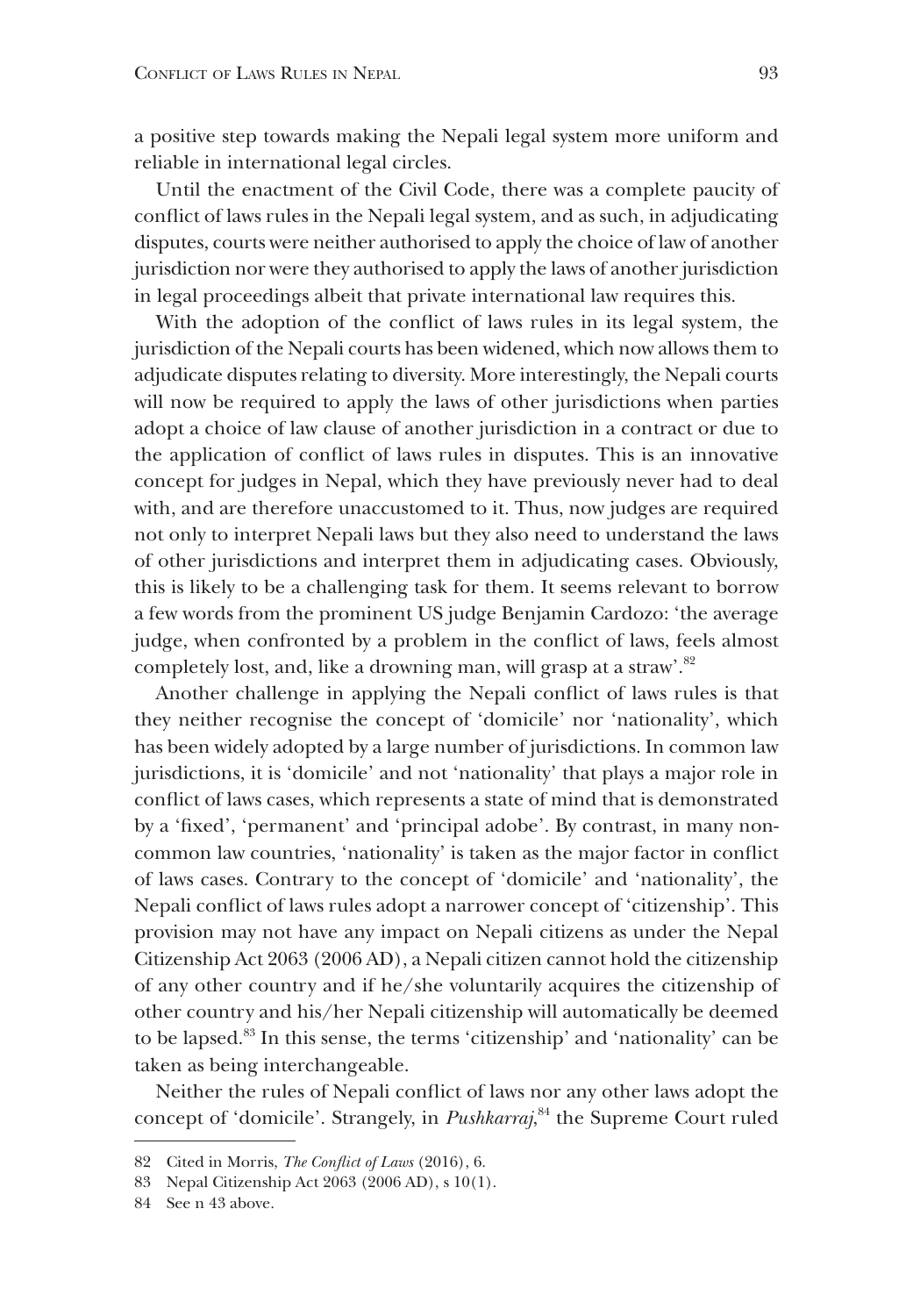that the plaintiff wife, who objected to the enforcement of a foreign judgment of divorce obtained by the Oklahoma resident husband, was neither a domicile of the US nor did she accept the jurisdiction of the District Court of the State of Oklahoma, therefore, in matters relating to her marriage, the laws of Nepal and not of the State of Oklahoma were applicable. In determining that the wife was not a domicile of the US, the Supreme Court stated the following as evidence: her return to Nepal, lack of employment in the US, difficulty in obtaining a spouse visa and so on. It is curious that the Supreme Court had to engage in an analysis of the 'domicile' of the wife, where the applicable law for the divorce – the Oklahoma Statute – does not prescribe a 'domicile' requirement for the defendant wife and what it requires is that either the petitioner or the respondent must be a 'resident' of the state for six months immediately preceding the filing of the petition for divorce.<sup>85</sup> 'Domicile' is not a requirement for a divorce action in many states in the US. For example, in the State of New York, the requirement is either that the petitioner or the respondent must be a 'resident' of New York State continuously for at least two years before the divorce case is started, or one year, provided that certain conditions are met.<sup>86</sup> Undoubtedly, the Supreme Court in *Pushkarraj* erred in engaging in an analysis of 'domicile' and rendered the judgment on an unfounded basis.

A state that has adopted a specific type of legal system may borrow general acceptable rules of conflict of laws within the same legal system. For example, a member state under the common law system may borrow the English rules of conflict of laws, and similarly, a state under the civil law system may borrow the French or German rules of conflict of laws. A real dilemma, however, for Nepal is that its legal system is neither based on a common law nor a civil law system as it adopts a legal system that can be seen as a hybrid of both of those legal systems. Because of this oddity, the Nepali conflict of laws rules place it in a difficult position when it comes to finding generally acceptable principles of conflict of laws that it can borrow in a specific situation. The Civil Code provides a catch-all provision that in matters relating to conflict of laws where Nepali laws do not provide specific guidance, then the matter will be dealt with according to the recognised principles of private international law.<sup>87</sup> Although courts are more inclined to adopt principles of English common law on non-traditional issues, nonetheless, such a practice may neither always seems wise nor practical in the application of the conflict of laws rules. Thus, the Nepali courts will eventually need to develop their own rules in this area.

<sup>85</sup> 43 OK Stat s 43-102.

<sup>86</sup> NY Dom Rel L s 230.

<sup>87</sup> Civil Code, s 714(1).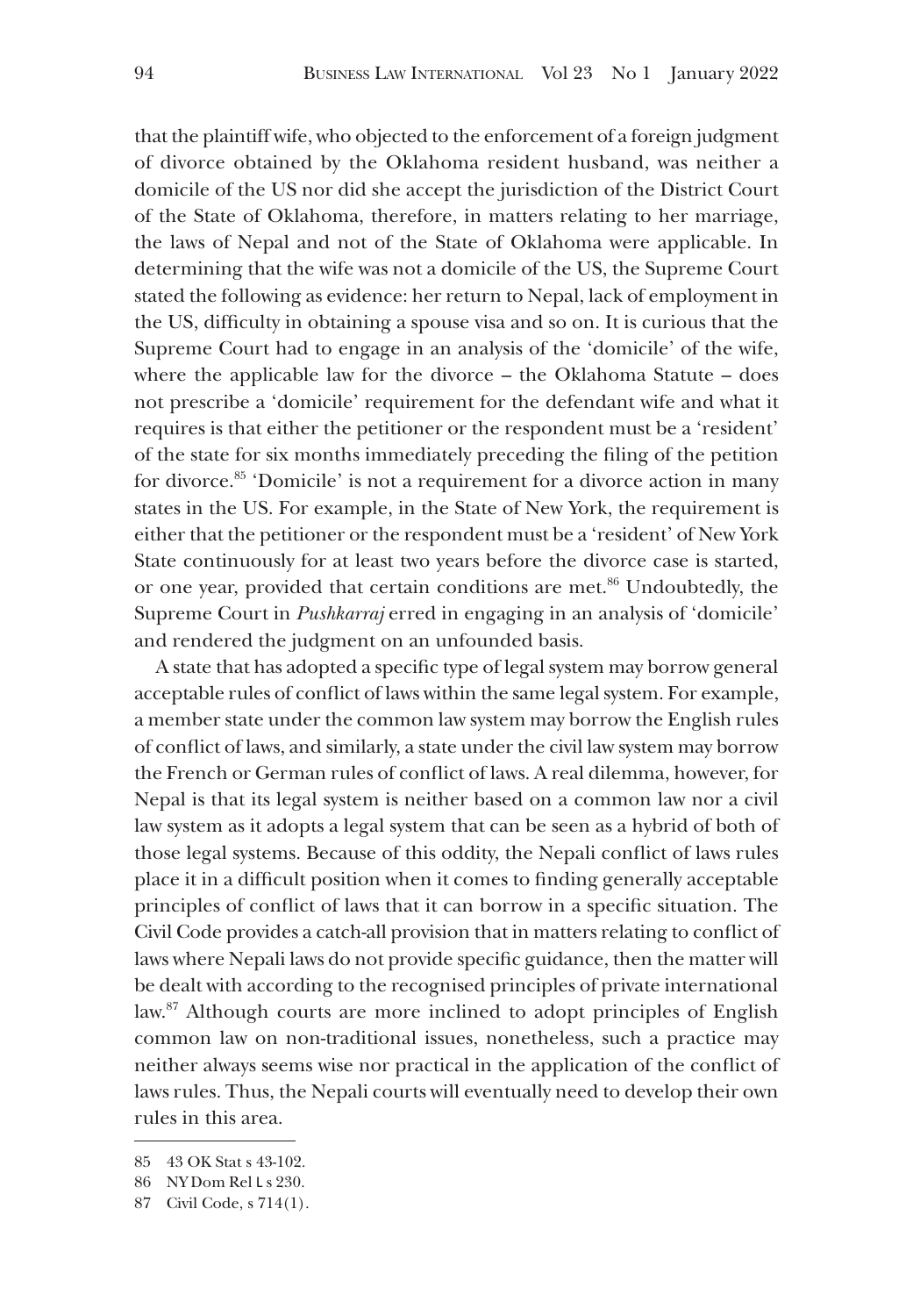# Index

Algorithms 1, 5-44 abuses 15-20 assignment at code level and data level 31 anti-competitive tool 10-21 classification 8-10 competition for 22-23 competition policy, and 31, 44 empirical findings 27-28 evidence, and 32-34 experimental collusion 23-27 facilitating device, as 21-31 Google shopping case 15-20 horizontal: poster case 11-13 human intervention, and 21-31 impact on competition 1, 5-44 legal tests, and 34-38 liability 38-39 market design 29 meaning 6-8 merger control 29-30 mergers 20 mix of enforcement and regulation 44 observed in case law and literature 8 prevalence 5 recent Amazon statement of objections 15-20 regulatory approach, adoption of 42-44 tacit collusion, and 22 testing 39-42 tool for efficiencies, as 10 vertical relationships 28-29 vertical: sectoral enquiry and 2018 decisions 13-15 widespread use 6-7 Conflict avoidance boards 2, 45-58 basics 52-53

blueprint for global environmental sustainability 2, 45-58 case studies 56 cost 54-55 current funder green initiatives 51-52 effectiveness 56-57 essential elements 47 financing environmental sustainability 49-51 historical forms 54 London Olympics 2012 56 modified, potential advantage of 47-49 Network Rail 56

use in green projects 2, 45-58 Libya 2, 59-69 administrative contracts 63 arbitration clauses 63 choice of law 60-62 civil and commercial contracts 60 civil and economic law 59-60 contracts with public sector 60-61, 63 dispute clauses 62-63 force majeure 65 hardship 65 international contract law, and 60-62 jurisdiction clauses 62 legal framework 2, 59-69 limitation and exclusion clauses 63-64 liquidated damages 63-64 outlook 68-69 payment security 64 public order 60-62 recognition and enforcement of foreign court decisions 66-67 recognition and enforcement of international arbitral awards 67-68 reconstructing 2, 59-69 sanctions 66 Nepal 3, 71-94 Civil Code 71 conflict of laws rules 3, 71-94 adoption 85 alimony 84 applicability 73-75 applicable rules 79-91 capacity of body corporate 87 capacity of natural person 87 contract 89-90 death 86-87 disappearance 86-87 divorce 84 domicile, and 93-94 donation 87-88 general application 73-74 gift 87-88 guardianship or curatorship of disabled person 85 `identification of country of citizenship 86 inheritance 80-81 legal heir 81-82 marriage 82-84 marriage celebrated by foreign

nationals in Nepal 83